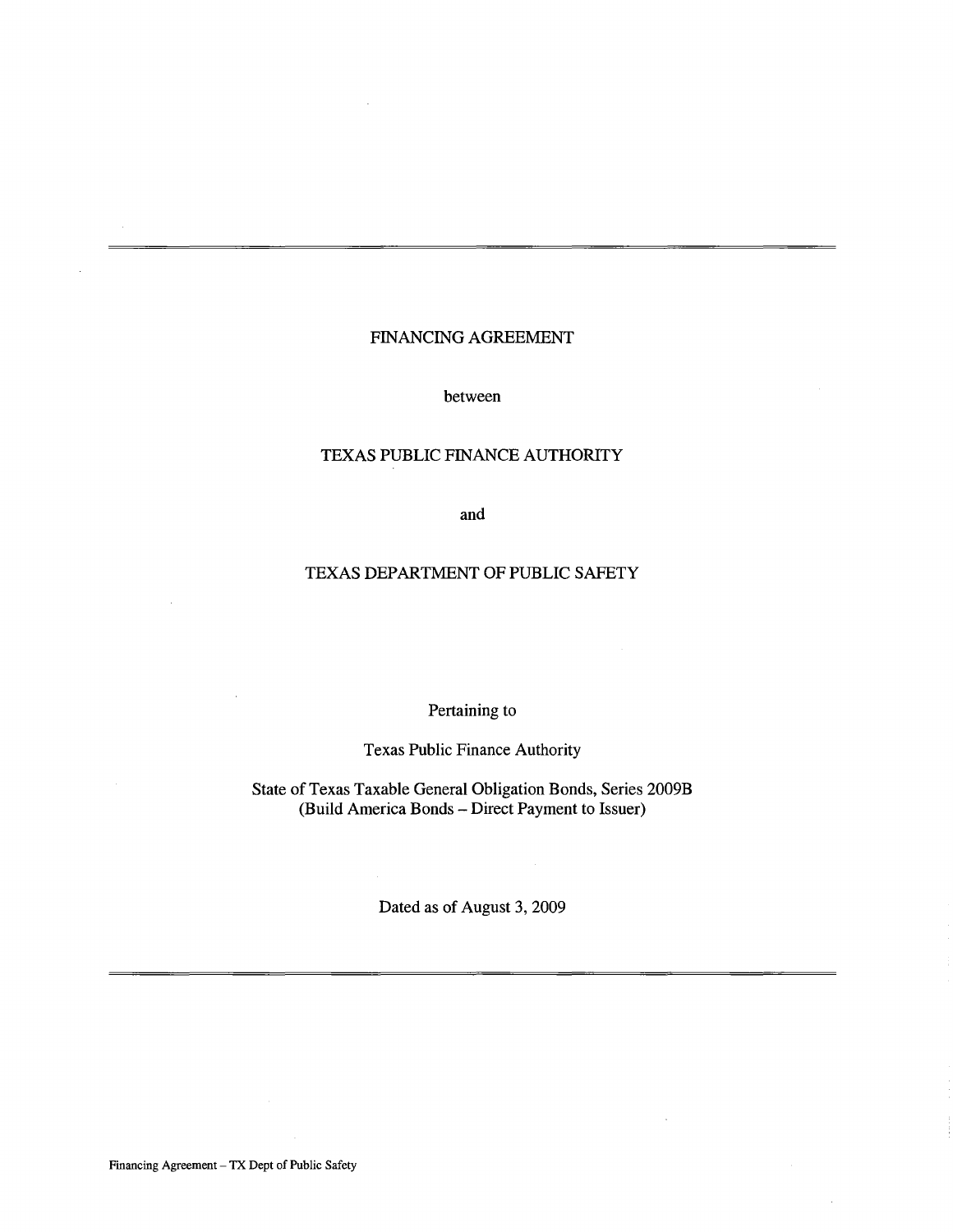# **TABLE OF CONTENTS**

Page Number

### **ARTICLE I**

# DEFINITIONS AND OTHER PRELIMINARY MATTERS

### **ARTICLE II**

### GENERAL REPRESENTATIONS AND WARRANTIES

# $\operatorname{ARTICLE}$  III

#### THE PROJECT

#### **ARTICLE IV**

#### THE BONDS

#### **ARTICLE V**

#### PARTICULAR AGREEMENTS

 $(i)$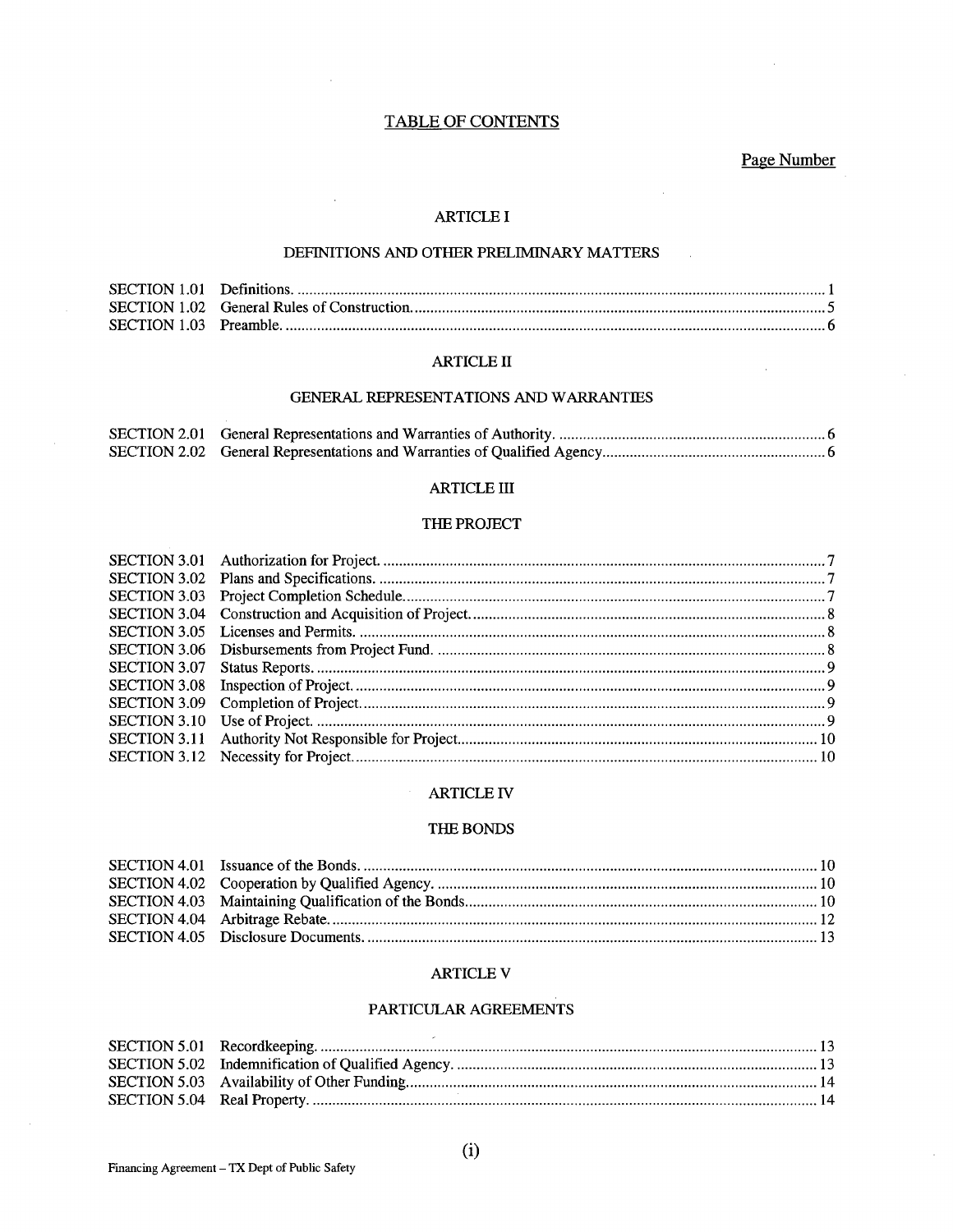$\epsilon$ 

# ARTICLE VI

# MISCELLANEOUS PROVISIONS

 $\sim$   $\sim$ 

 $\frac{1}{2}$ 

| EXHIBIT A        | Description of the Project               |
|------------------|------------------------------------------|
| <b>EXHIBIT B</b> | <b>Project Completion Schedule</b>       |
| <b>EXHIBIT C</b> | Governmental Project Approvals           |
| <b>EXHIBIT D</b> | Form of Disbursement Certificate         |
| <b>EXHIBIT E</b> | <b>Monthly Status Report Information</b> |
| <b>EXHIBIT F</b> | Form of Project Completion Certificate   |
| <b>EXHIBIT G</b> | Form of Project Substitution Certificate |
|                  |                                          |

 $\sim$ 

 $\mathcal{A}$ 

 $\bar{z}$ 

 $\bar{\gamma}$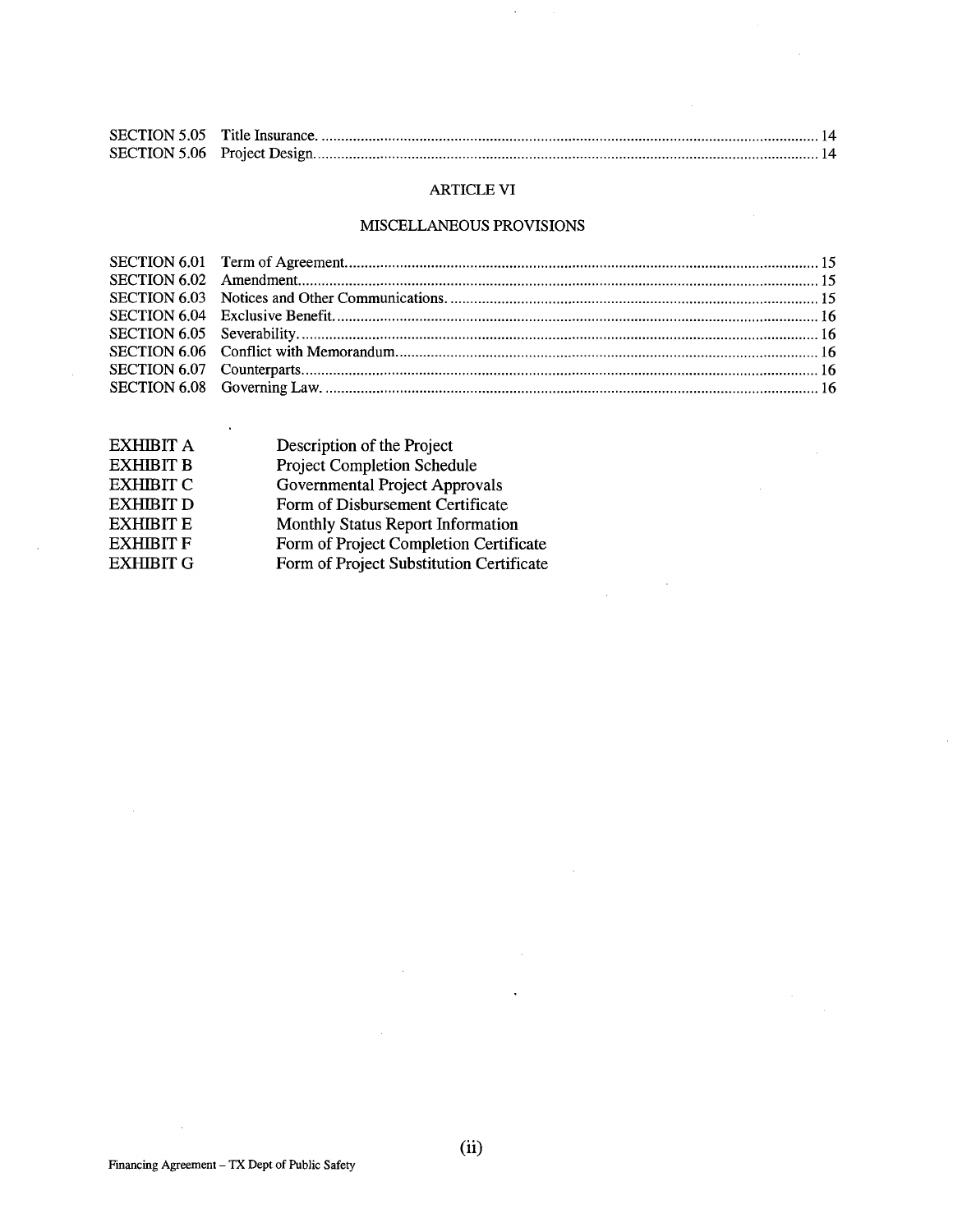### **FINANCING AGREEMENT**

FINANCING AGREEMENT, dated as of August 3, 2009, between the TEXAS PUBLIC FINANCE AUTHORITY (the "Authority") and the TEXAS DEPARTMENT OF PUBLIC SAFETY (the "Qualified Agency") to provide for the financing of certain projects related to the Texas Public Finance Authority State of Texas Taxable General Obligation Bonds, Series 2009B (Build America Bonds - Direct Payment to Issuer) (the "Bonds") issued pursuant to a resolution adopted by the Board of Directors of the Authority on August 3, 2009 (the "Resolution");

#### **WITNESSETH:**

WHEREAS, the Authority is authorized to provide financing of certain projects (hereinafter defined) for certain agencies of the State of Texas through the issuance of the Bonds. Pursuant to certain provisions of the Texas Constitution and other statutory and regulatory authorities including, but not limited to, Article III, Sections 50-f and 50-g of the Texas Constitution, Chapters 1201, 1232, and 1371 Texas Government Code, and any regulations promulgated by the Authority thereunder (collectively, the "Authorizing Law");

WHEREAS, one or more projects of the Qualified Agency have been authorized in appropriations by the Legislature of the State of Texas;

WHEREAS, the parties desire to provide for the financing by the Authority of certain projects for the Qualified Agency;

NOW, THEREFORE, in consideration of the premises, the parties hereto agree as follows:

# **ARTICLE I**

#### **DEFINITIONS AND OTHER PRELIMINARY MATTERS**

SECTION 1.01 Definitions.

Except as otherwise provided in this Financing Agreement, the capitalized terms in this Financing Agreement shall have the meanings specified in this section unless the context requires otherwise.

*Agency Act* -Chapter 411, Texas Government Code, as amended.

*Appropriation Act* – HB1, Article IX, Acts  $80<sup>th</sup>$  Legislature, R.S. (2007), and any other act of the Legislature appropriating funds for the Project to the Qualified Agency.

*Authority* - the Texas Public Finance Authority or any successor thereto.

*Authority Regulations-* the regulations of the Authority in Part X, Title 34, Texas Administrative Code.

*Authorized Agency Representative* - the chief administrative officer of the Qualified Agency or any member of the staff of the Qualified Agency designated by the chief administrative officer or by the governing body of the Qualified Agency as an authorized representative.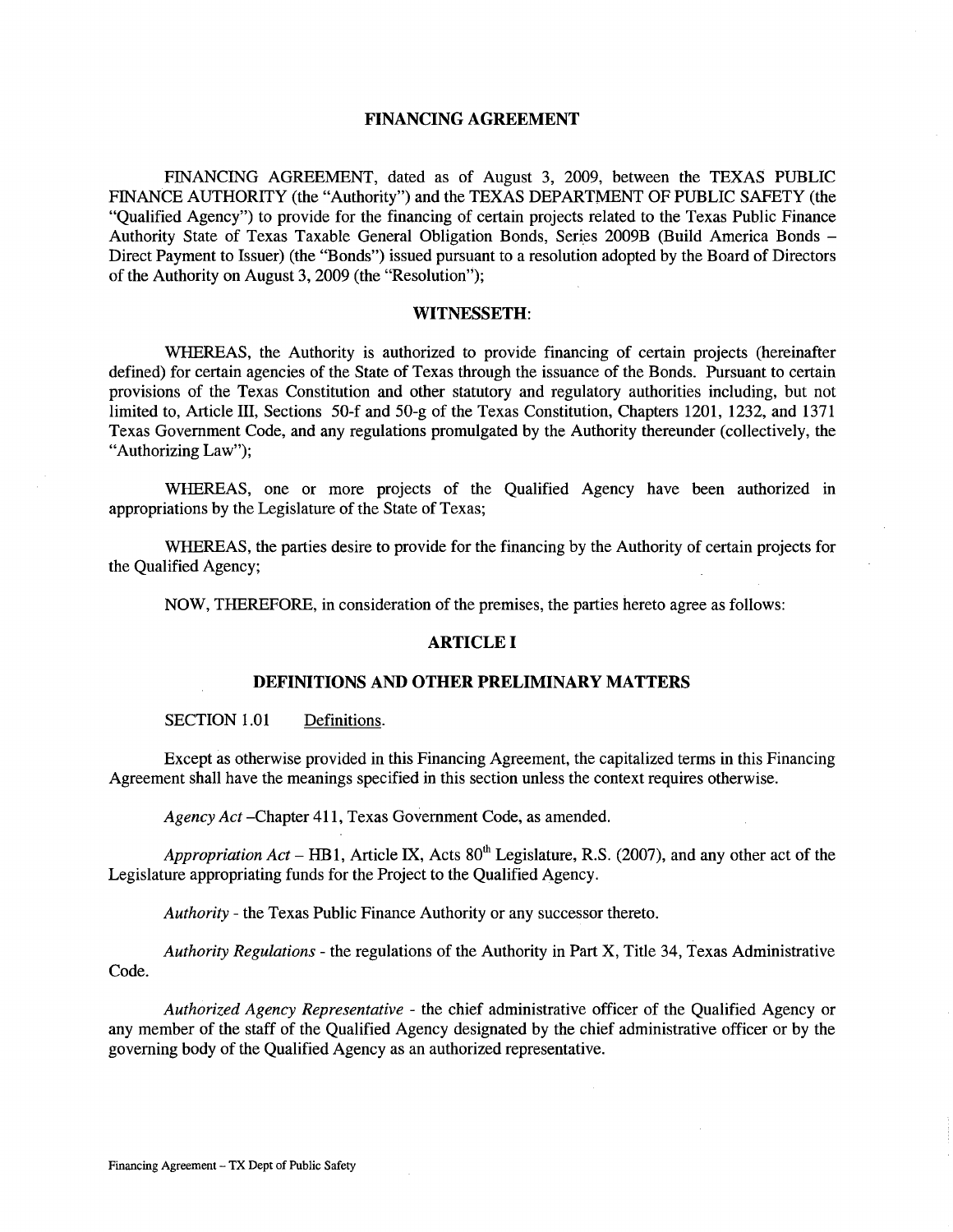*Authorizing Law* - means the "Authorizing Law" as defined in the preamble of this Financing Agreement.

*Available Construction Proceeds* - means Proceeds other than Proceeds used to ·refund the obligations refunded by the Bonds (if any) and to pay issuance costs. For purposes of determining compliance with the spending requirements as of the end of each of the first three spending periods, available construction proceeds include the amount of future earnings that the Qualified Agency reasonably expected as of the issue date.

*Board* - the Board of Directors of the Authority.

*Bond Counsel* - any law firm or firms experienced in matters relating to the issuance of taxexempt obligations, which firm or firms are engaged by the Authority to render services to the Authority as bond counsel.

*Bonds* - the *"Texas Public Finance Authority State of Texas Taxable General Obligation Bonds, Series 2009B (Build America Bonds- Direct Payment to Issuer)"* authorized by the Resolution.

*Business Day* - any day on which the Comptroller is open for business, and:

(1) while the Authority is the Paying Agent/Registrar, on which the Authority is open for business at its principal business office; or

(2) while a Person other than the Authority is the Paying Agent/Registrar, on which financial institutions in the city where the principal corporate trust office of the Paying Agent/Registrar is located are not authorized by law or executive order to close.

*Capital Expenditures* - means the (a) costs of a type that are, at the time the expenditure is paid with respect to the property, properly chargeable to capital account (or would be so chargeable with a proper election or with the application of the definition of placed in service under section 1.150-2(c) of the Regulations) under general federal income tax principles, including costs incurred to acquire, construct, or improve land, buildings, and equipment, and (b) interest on the Bonds that would properly be chargeable to the capital account for the Qualified Agency's financed property in accordance with section 263A of the Code for the production period commencing on the date the interest commenced to accrue with respect to the costs of a particular item of property and ending on (i) in the case of real property, the date on which the development or construction work on such property was completed, and (ii) in the case of personal property, the later of the date on which such item of property was installed or first put in use.

*Closing* - with respect to the Bonds, the concurrent delivery of such Bonds to, or upon the order of, the initial purchaser in exchange for payment therefor.

*Closing Date* - the date of the Closing.

*Code* -the Internal Revenue Code of 1986, as amended, by all legislation, if any, enacted on or before the date on which the Bonds are issued.

*Comptroller* - the Comptroller of Public Accounts of the State of Texas or any successor thereto, including the individual elected to serve as Comptroller of the State, the Deputy Comptroller or such other official designated by law to serve or act in the capacity of the Comptroller.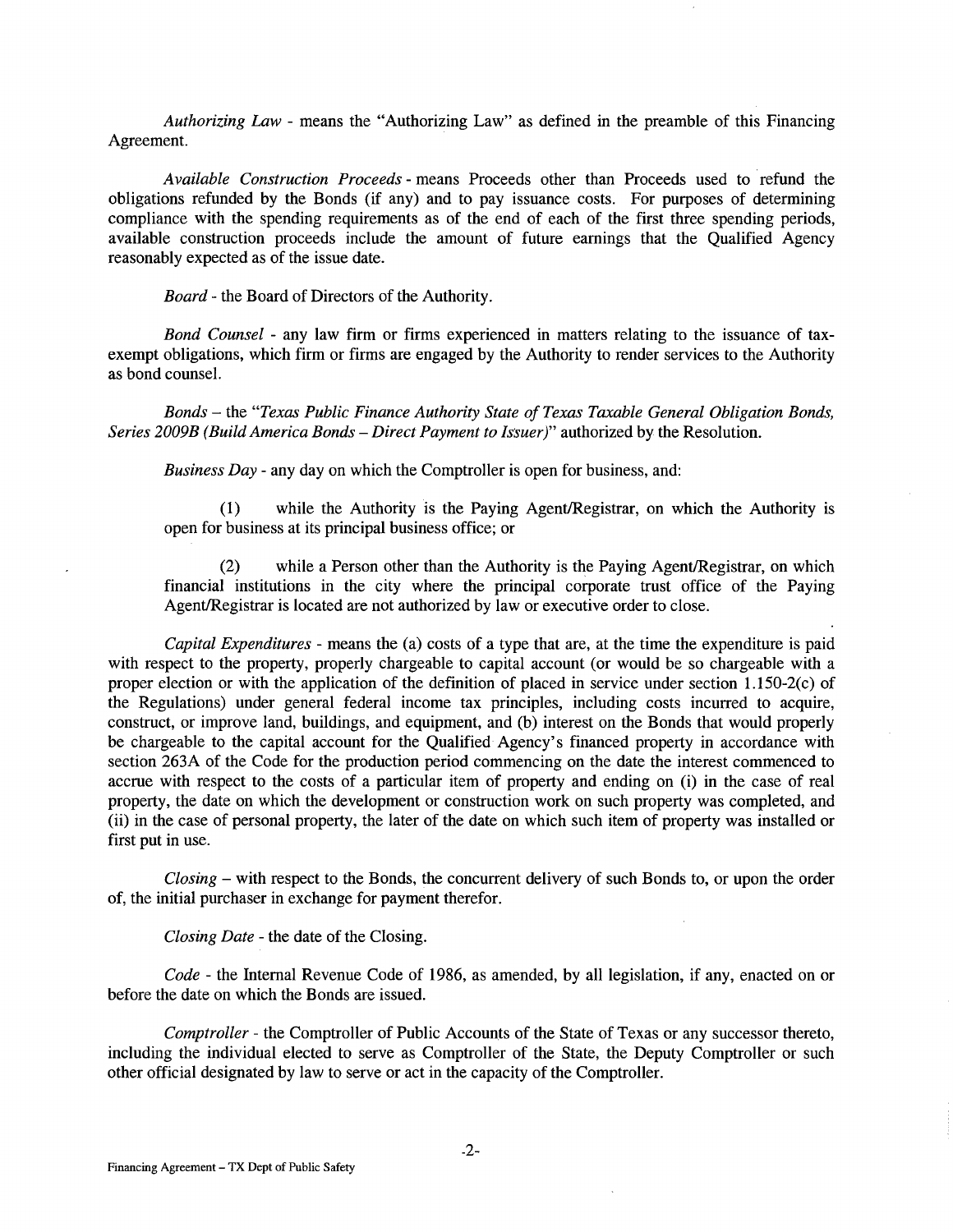*Construction Expenditures* - means Capital Expenditures that are allocable to the cost of real property or constructed personal property. Except as provided below, construction expenditures do not include expenditures for acquisitions of interests in land or other existing real property. Expenditures are not for the acquisition of an interest in existing real property other than land if the contract between the seller and the Qualified Agency requires the seller to build or install the property (e.g., a turnkey contract), but only to the extent that the property has not been built or installed at the time the parties enter into the contract. Constructed personal property means tangible personal property (or, if acquired pursuant to a single acquisition contract, properties) or specially developed computer software if: (i) A substantial portion of the property or properties is completed more than 6 months after the earlier of the date construction or rehabilitation commenced and the date the Qualified Agency entered into an acquisition contract; (ii) based on the reasonable expectations of the Qualified Agency, if any, or representations of the person constructing the property, with the exercise of due diligence, completion of construction or rehabilitation (and delivery to the Qualified Agency) could not have occurred within that 6-month period; and (iii) if the Qualified Agency itself builds or rehabilitates the property, not more than 75 percent of the capitalizable cost is attributable to property acquired by the Qualified Agency (e.g., components, raw materials, and other supplies). Specially developed computer software means any programs or routines used to cause a computer to perform a desired task or set of tasks, and the documentation required to describe and maintain those programs, provided that the software is specially developed and is functionally related and subordinate to real property or other constructed personal property.

*Costs of Issuance* - the "costs of issuance," as provided in the Authorizing Law and defined in the Resolution, incurred in connection with the issuance of the Bonds.

*Disbursement Certificate* - a certificate of the Authorized Agency Representative for the disbursement of funds from the appropriate account of the Project Fund, in substantially the form of Exhibit D of this Financing Agreement.

*Disclosure Documents* - collectively, the Preliminary Official Statement, the Official Statement and any amendments thereto.

*Event of Credit Loss* - any act or omission that could adversely affect the qualification of any Bond as a "Build America Bond" under section 54AA(d) of the Code or a "qualified bond" under section 54AA(g) of the Code.

*Executive Director-* the executive director of the Authority, or any member of the staff of the Authority authorized by the Board to perform the duties of the executive director.

*Facility Contract-* any contract, entered into by the Qualified Agency after the effective date of this Financing Agreement, for the design, engineering, acquisition, construction, equipping, repair, or renovation of any facilities financed for the Qualified Agency in whole or part with proceeds of the Bonds.

*Financing Agreement* - this Financing Agreement, and any amendments hereto.

*Gross Proceeds-* means any Proceeds and any Replacement Proceeds.

*Interest and Sinking Fund* - the fund by that name created pursuant to Section 4.01 of the Resolution for the purpose of paying Bond Obligations.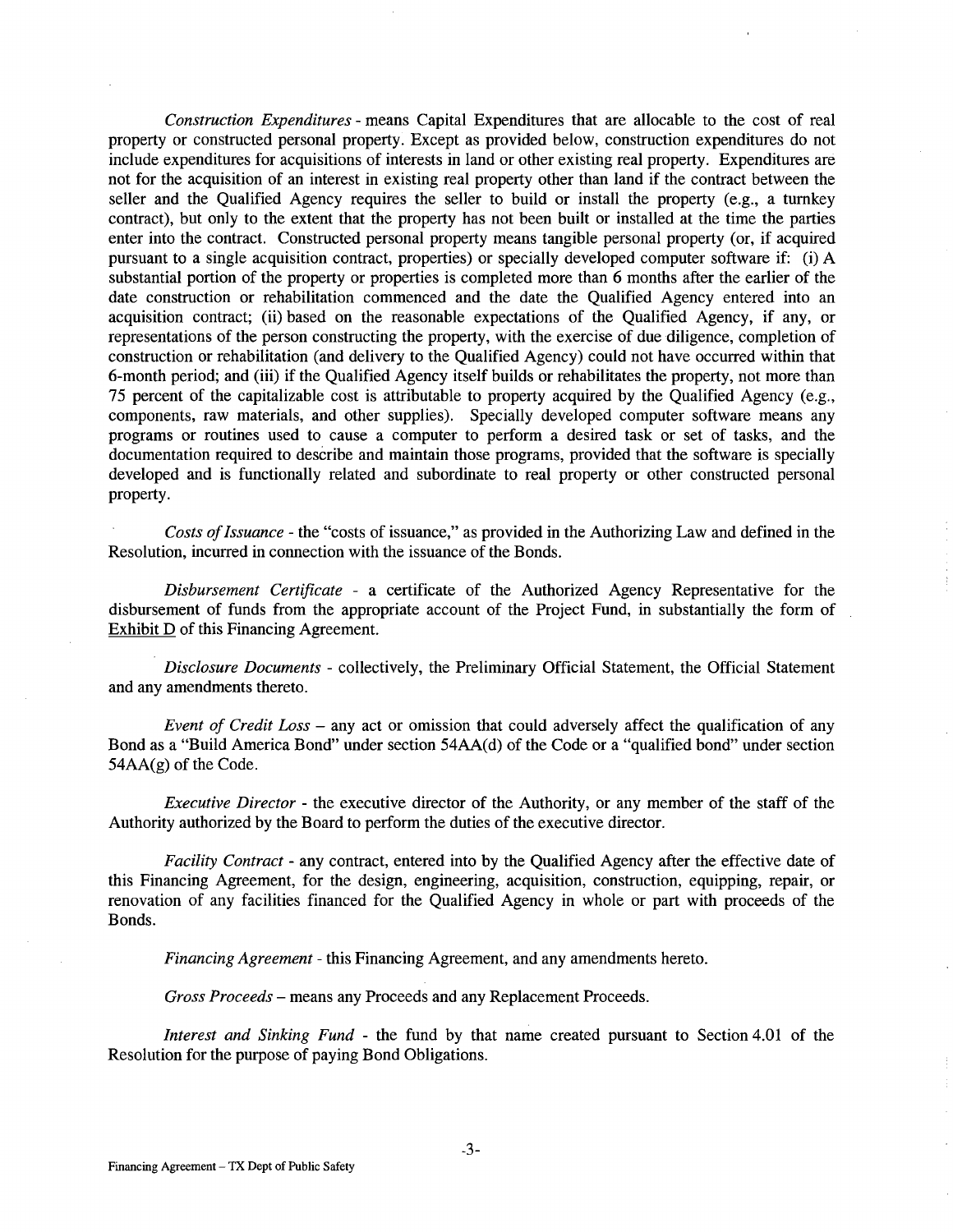*Interest Payment Date* - each April 1 and October 1, commencing April 1, 2010, as the dates on which interest on the Bonds shall be paid semiannually.

*Investment Proceeds* - means any amounts actually or constructively received from investing Proceeds.

*Legislative Budget Board* - the joint committee of the Legislature that develops recommendations for legislative appropriations for the state agencies.

*Legislature* - the Legislature of the State.

*Memorandum* - the Memorandum of Understanding, dated as of July 1, 2008, between the Authority and the Qualified Agency, and any amendments thereto.

*Official Statement* - the final official statement authorized by the Authority to be used in connection with the sale of the Bonds.

*Plans and Specifications-* the plans and specifications for the Project Component(s), as amended or supplemented.

*Preliminary Official Statement* - the preliminary official statement approved by the Board and distributed in connection with the offering for sale of the Bonds.

*Proceeds* - means any Sale Proceeds and Investment Proceeds of the Bonds which are attributable to financing the Project.

*Project-* collectively, the Project Components.

*Project Completion Amount* - the aggregate amount of the cost of all of the Project Components, as set forth in Exhibit  $\overline{A}$  to this Financing Agreement.

*Project Completion Certificate* - a certificate of an Authorized Agency Representative delivered on behalf of the Qualified Agency, pursuant to this Financing Agreement, to the effect that the Project has been completed (or that no further Proceeds are required for the payment of Project Costs), in substantially the form set forth in Exhibit F to this Financing Agreement.

*Project Completion Date* - the date that the Project is completed, as certified in the Project Completion Certificate.

*Project Completion Schedule* - the schedule projecting the rate of expenditure of proceeds of the Bonds for the payment of Project Costs which is set forth in **Exhibit B** to this Financing Agreement.

*Project Component* - each respective item (or part of an item) in the Appropriation Act that has been approved to be financed with proceeds of the Bonds, as described in Exhibit A to this Financing Agreement.

*Project Costs* - any costs associated with the Project that are authorized under the Authorizing Law to be paid with proceeds of the Bonds.

*Project Financing Documents-* collectively, all documents furnished by the Qualified Agency to the Authority in connection with the financing of the Project and issuance of the Bonds, including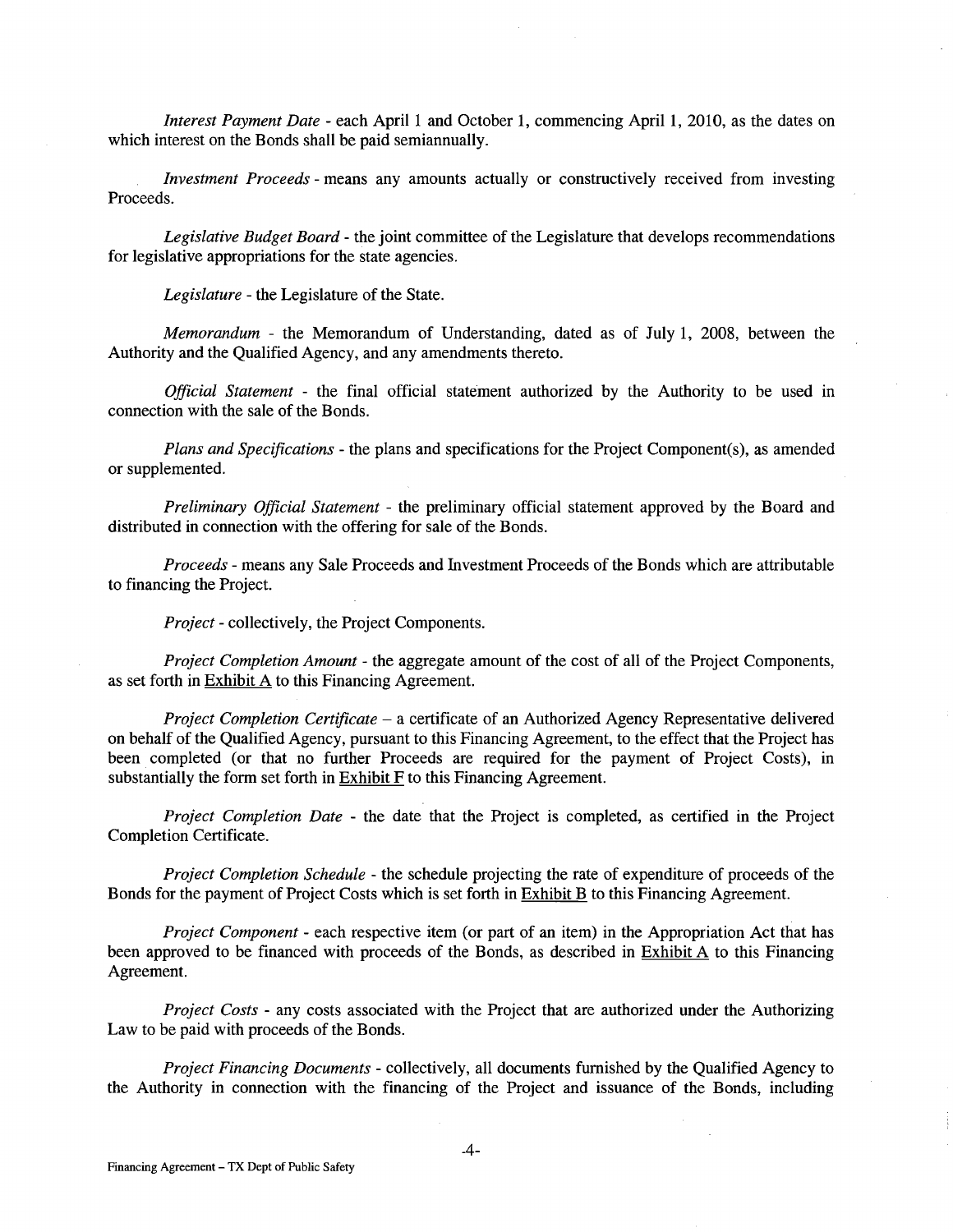(without limitation) the Memorandum, the Request for Financing, this Financing Agreement, each Disbursement Certificate, any Project Substitution Certificate, and the Project Completion Certificate.

*Project Fund-* the fund by that name and any other project fund created pursuant to Section 4.01 of the Resolution.

*Project Substitution Certificate* - a certificate of an Authorized Agency Representative to the effect that a Project Component is to be substituted with another authorized project, in substantially the form set forth in Exhibit G to this Financing Agreement.

*Qualified Agency* - the "Qualified Agency" as defined in the preamble of this Financing Agreement or any successor thereto.

*Regulations* -the temporary or final Income Tax Regulations applicable to the Bonds pursuant to sections 141 through 150 of the Code. Any reference to a section of the Regulations shall also refer to any successor provision to such section hereafter promulgated by the Internal Revenue Service pursuant to sections 141 through 150 of the Code and applicable to the Bonds.

*Replacement Proceeds -* has the meaning set forth in Section 1.148-1(c) of the Regulations and generally includes amounts that have a sufficiently direct nexus to the Bonds or to the governmental purpose of the Bonds to conclude that the amounts would have been used for that governmental purpose if the proceeds of the Bonds were not used or to be used for that governmental purpose. For this purpose, the mere availability or preliminary earmarking of amounts for a governmental purpose does not in itself establish a sufficient nexus to cause those amounts to be replacement proceeds. Replacement proceeds include, but are not limited to, sinking funds and pledged funds.

*Request for Financing* - the letter or other communication from the Qualified Agency to the Authority requesting financing for the Project, and any supplements thereto.

*Resolution* - the resolution of the Authority adopted on August 3, 2009 pursuant to which the Bonds are authorized to be issued, and any amendments and supplements thereto.

*Sale Proceeds* - any amounts actually or constructively received from the sale (or other disposition) of any Bond, including amounts used to pay underwriters' discount or compensation and accrued interest other than pre-issuance accrued interest.

*State* - the State of Texas.

SECTION 1.02 General Rules of Construction.

(a) A capitalized term used in this Financing Agreement that is not defined herein and that is defined in the Resolution shall have the meaning assigned to it in the Resolution.

(b) Whenever in this Financing Agreement the context requires:

( 1) a reference to the singular number includes the plural and vice versa; and

(2) a word denoting gender includes the masculine, feminine, and neuter.

(c) The table of contents and the titles given to any article or section of this Financing Agreement are for convenience only and are not intended to modify the article or section.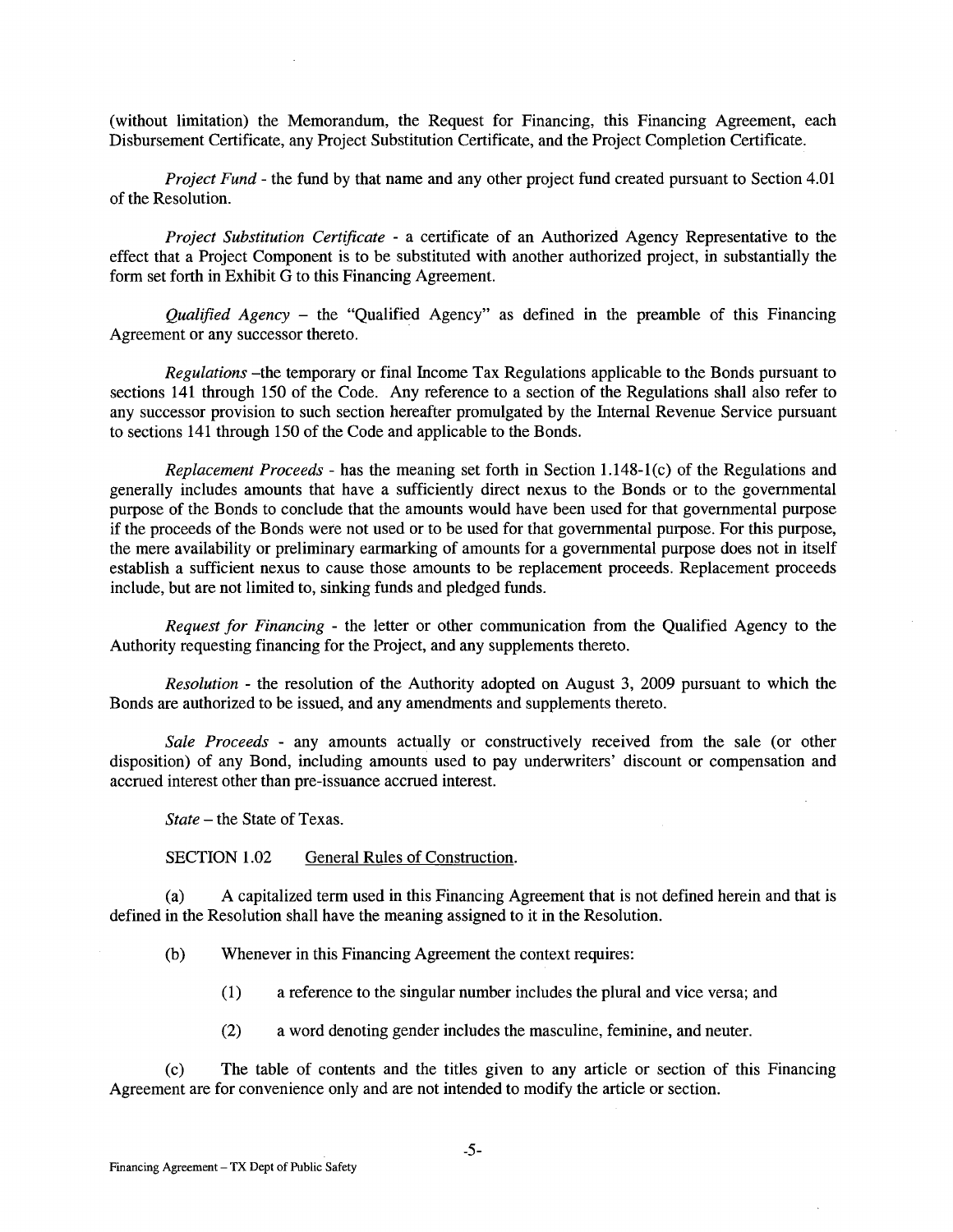#### SECTION 1.03 Preamble.

The statements and findings in the preamble of this Financing Agreement are hereby adopted and made a part of the Financing Agreement.

#### **ARTICLE II**

#### **GENERAL REPRESENTATIONS AND WARRANTIES**

#### SECTION 2.01 General Representations and Warranties of Authority.

The Authority represents and warrants as follows:

(1) the Authority is a validly existing agency of the State authorized to operate under the Texas Public Finance Authority Act, Chapter 1232, Texas Government Code, as amended;

(2) the Authority has full power and authority to execute and deliver this Financing Agreement, perform its obligations thereunder, and carry out the transactions contemplated hereby;

(3) the Authority has duly authorized the execution and delivery of this Financing Agreement and the performance of its obligations thereunder;

(4) the execution and delivery of this Financing Agreement, the consummation of the transactions contemplated hereby, the performance of its obligations hereunder, and the compliance with the terms hereof by the Authority will not conflict with, or constitute a default under, any law (including administrative rule), judgment, decree, order, permit, license, agreement, mortgage, lease, or other instrument to which the Authority is subject or by which it is bound;

(5) the Authority has full power and authority to issue the Bonds, to cause funds to be made available to finance the Project in accordance with the Resolution and this Financing Agreement and to perform its obligations under the Resolution;

(6) the Resolution has been duly adopted by the Authority, is in full force and effect, and constitutes the legal, valid, and binding act of the Authority;

(7) this Financing Agreement, when duly executed and delivered by the Authority, will constitute a legal, valid, and binding obligation of the Authority; and

(8) the Authority has not revoked its authorization of the Qualified Agency to declare official intent on behalf of the Authority for purposes of the Code.

SECTION 2.02 General Representations and Warranties of Qualified Agency.

The Qualified Agency represents and warrants, as follows:

(1) the Qualified Agency is a validly existing agency of the State authorized to operate under the Agency Act;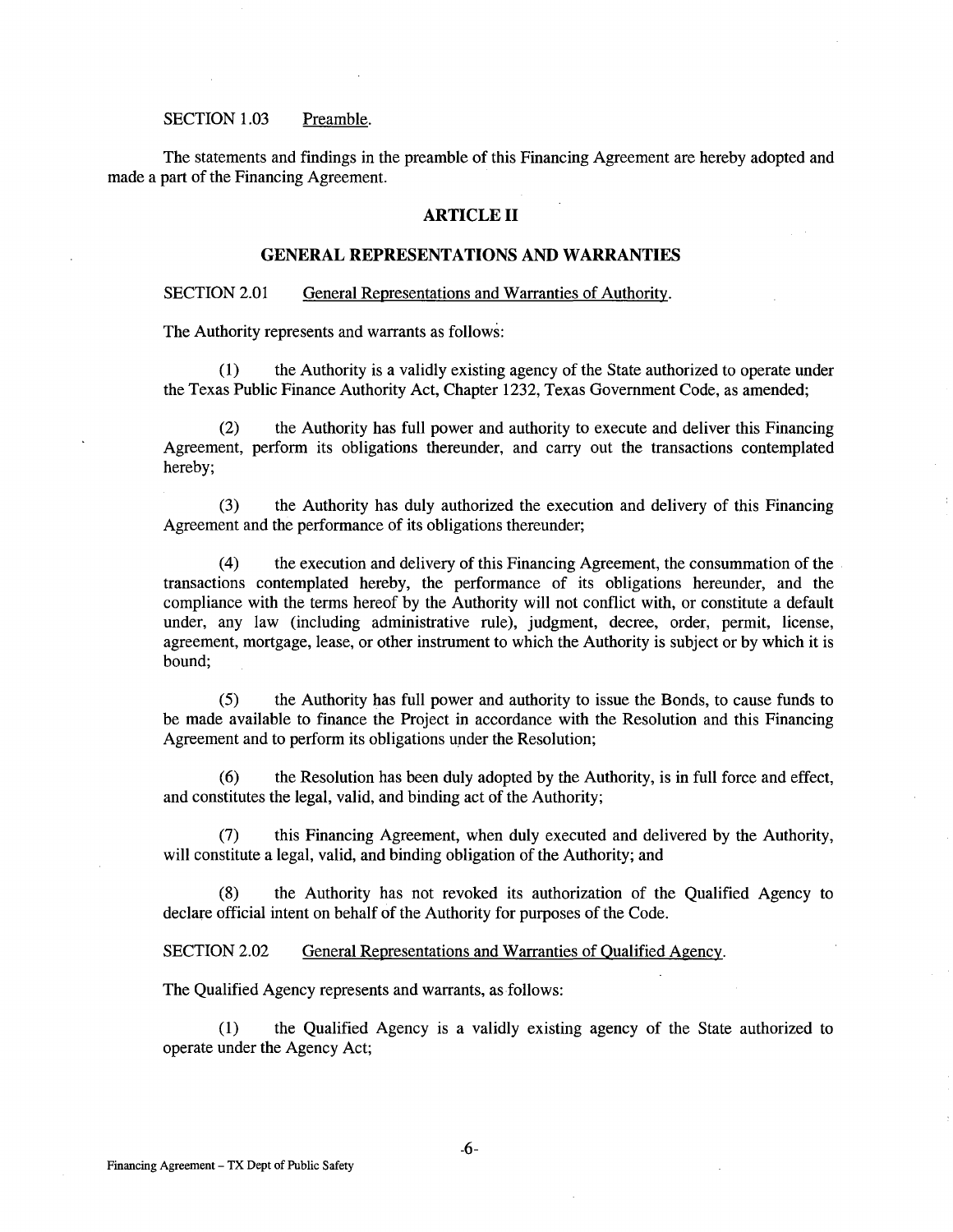(2) the Qualified Agency has full power and authority to execute and deliver the Project Financing Documents, perform its obligations thereunder, and carry out the transactions contemplated thereby;

(3) the Qualified Agency has duly authorized the execution and delivery of the Project Financing Documents and the performance of its obligations thereunder;

(4) the execution and delivery of the Project Financing Documents, the consummation of the transactions contemplated thereby, the performance of its obligations thereunder, and the compliance with the terms thereof by the Qualified Agency will not conflict with, or constitute a default under, any law (including administrative rule), judgment, decree, order, permit, license, agreement, mortgage, lease, or other instrument to which the Qualified Agency is subject or by which the Qualified Agency or any of its property are bound;

(5) the Qualified Agency is not in violation of any law, which violation could adversely affect the consummation of the transactions contemplated by the Project Financing Documents; and

(6) the Project Financing Documents, when duly executed and delivered by the Qualified Agency, as appropriate, will constitute legal, valid, and binding obligations of the Qualified Agency.

### **ARTICLE III**

#### **THE PROJECT**

SECTION 3.01 Authorization for Project.

(a) The Qualified Agency represents that the Project has been authorized by the Appropriation Act or other statute and that all of the Project Costs to be paid with proceeds of the Bonds will be incurred for the acquisition, construction, equipping, major repair, or renovation of facilities and will otherwise be lawful expenditures of the Qualified Agency.

(b) The Qualified Agency represents that the description of each Project Component set forth in Exhibit A to this Financing Agreement is accurate.

(c) The Qualified Agency represents that it has submitted specific plans for the Project to the Legislative Budget Board and, if required by the Appropriation Act, such plans have been approved by the Legislative Budget Board.

SECTION 3.02 Plans and Specifications.

(a) The Qualified Agency shall cause the Plans and Specifications to be prepared and shall maintain the Plans and Specifications with its official records.

(b) The Authority and its authorized agents may inspect the Plans and Specifications at reasonable times.

SECTION 3.03 Project Completion Schedule.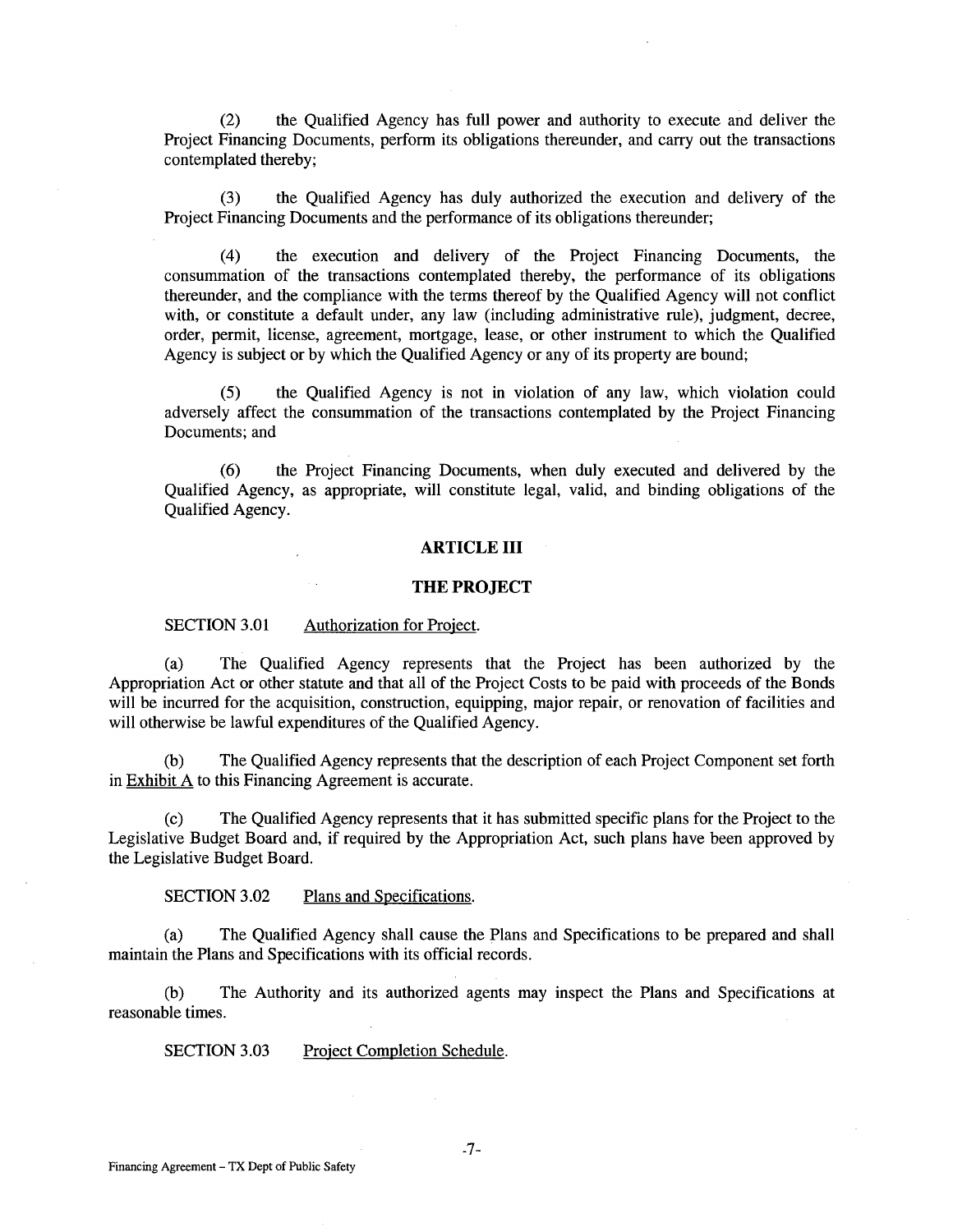(a) As of the Closing Date, the Qualified Agency reasonably expects that the Project Completion Amount will be expended within the time periods set forth in Exhibit B hereto. The Qualified Agency represents that it is not aware of any fact or circumstance that could cause the entire Project Completion Amount not to be expended as set forth in the Project Completion Schedule, as amended from time to time.

(b) Upon becoming aware of any circumstances that will result in a deviation from Exhibit B hereto of \$1,000,000 or more, the Qualified Agency shall notify the Executive Director of the amount and nature of such deviation.

(c) Upon becoming aware of any circumstances that will result in the expenditure for Project Costs in any "Expenditure Period" (as set forth in Exhibit B hereto) of an aggregate amount that is less than the amount set forth in Exhibit B hereto for such Expenditure Period, the Qualified Agency shall notify the Executive Director of (1) such aggregate expenditure amount, and (2) the reason(s) that such expenditure amount will be less than the amount set forth in Exhibit B hereto.

SECTION 3.04 Construction and Acquisition of Project.

(a) The Qualified Agency shall cause the acquisition, construction, equipping, repair, and/or renovation of the Project to be completed with due diligence substantially in accordance with the Plans and Specifications and in a good and workman-like manner.

(b) The Qualified Agency represents that at least 100 percent of the Project Completion Amount will be expended to pay Project Costs constituting Capital Expenditures.

(c) The Qualified Agency may shift its use of proceeds among Project Components to the extent permitted by law so long as such shift of use does not constitute an Event of Credit Loss. The Authority may require the Qualified Agency to obtain an opinion of Bond Counsel that such shift does not constitute an Event of Credit Loss.

SECTION 3.05 Licenses and Permits.

The Qualified Agency represents that it has obtained all necessary licenses, permits, and other governmental approvals necessary to complete the Project, except for those (if any) described in Exhibit C to this Financing Agreement.

SECTION 3.06 Disbursements from Project Fund.

(a) The Qualified Agency may cause disbursements to be made from the Project Fund in accordance with contracts for the Project and with this Financing Agreement and the Resolution.

(b) The Qualified Agency acknowledges that the Project Fund may be applied in accordance with the Resolution for purposes other than the payment of Project Costs.

(c) The Qualified Agency acknowledges and agrees that investment earnings contained in the Project Fund may only be used for Capital Expenditures.

(d) To obtain a disbursement of funds from the Project Fund for the payment of Project Costs, the Qualified Agency shall submit to the Authority, not later than the Business Day immediately preceding the disbursement date, a properly completed Disbursement Certificate. Subject to Subsection (e) of this Section 3.06, upon determining that the submitted Disbursement Certificate has been properly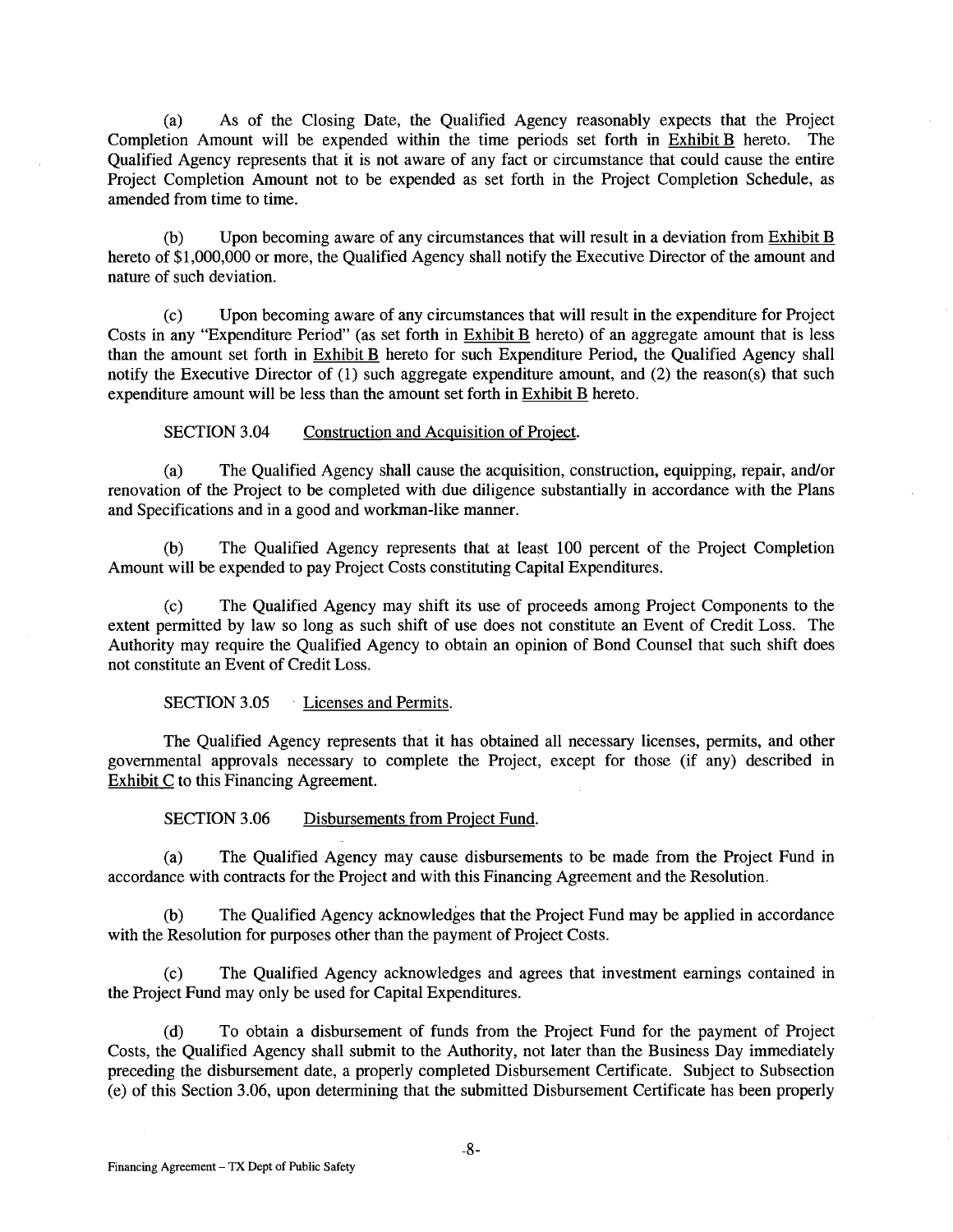completed, the Executive Director shall cause the Comptroller to transfer funds in the Project Fund to the appropriate fund(s) of the Qualified Agency in the amount(s) set forth in the Disbursement Certificate. The Qualified Agency shall apply the funds so transferred to the payment of Project Costs.

(e) Disbursements from the Project Fund for the payment of Project Costs shall not exceed, in the aggregate, the Project Completion Amount without the prior approval of the Executive Director (which approval shall be based on availability of funds and legal authorization).

(f) Before a disbursement from the Project Fund may be made with respect to any Project Component in excess of the estimated cost of such component shown on Exhibit A of this Financing Agreement, the Qualified Agency shall give notice to the Executive Director identifying such Project Component and stating the amount of such excess.

(g) In the event that the Authority determines that the Qualified Agency has breached any material representation, warranty, or agreement in this Financing Agreement, the Authority, in its discretion, may suspend further disbursement of funds from the Project Fund if it is advised in writing by the Texas Attorney General that (1) such suspension is lawful, and (2) such breach constitutes a breach of this Financing Agreement and such suspension may commence not sooner than the 30th day after the date of delivery to an Authorized Agency Representative of notice of such suspension, and may continue until such breach is cured or is waived by the Executive Director. If such breach is not cured or waived within 90 days after the date such suspension commenced, the Authority may apply any remaining funds in the Project Fund allocated to the payment of Project Costs in the manner permitted by the Resolution and law.

(h) To the extent required by law, the Qualified Agency has submitted a master plan for construction of its facilities and shall periodically revise the master plan in accordance with such law.

SECTION 3.07 Status Reports.

Not later than the 15th day of each month, through the month following the month in which the Project Completion Date occurs, the Qualified Agency shall prepare and deliver to the Executive Director a status report, containing the information set forth in  $Exhibit E$  to this Financing Agreement, covering the preceding calendar month. At other times (whether before or after the Project Completion Date), the Qualified Agency shall provide the Executive Director, upon request, with any information available to the Qualified Agency regarding the expenditure of funds disbursed to the Qualified Agency from the Project Fund or the condition or use of the Project.

SECTION 3.08 Inspection of Project.

The Authority and its authorized agents, at reasonable times before and after completion of the Project, may enter on and inspect the Project and examine any records of the Qualified Agency relating to the Project.

SECTION 3.09 Completion of Project.

Upon the completion of the Project (or when no further proceeds of the Bonds are to be expended for Project Costs), the Qualified Agency shall deliver to the Executive Director a properly completed Project Completion Certificate.

SECTION 3.10 Use of Project.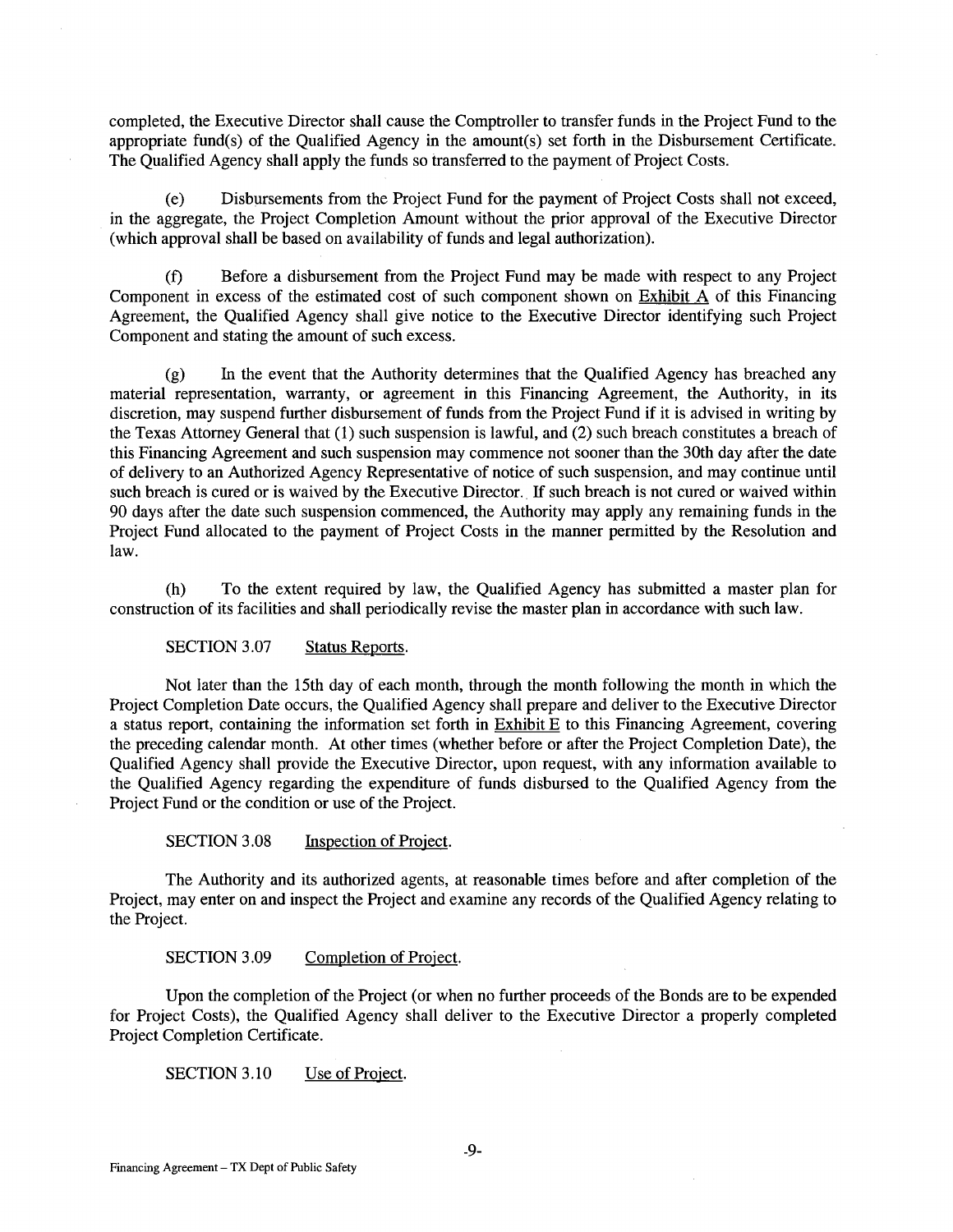(a) The Qualified Agency may use the Project for any lawful purpose so long as such use does not constitute an Event of Credit Loss.

(b) The Qualified Agency shall not lease any part of the Project to, or permit any part of the Project to be operated or otherwise used by, an entity other than an agency or political subdivision of the State without the prior approval of the Executive Director. The Authority shall direct the Executive Director to approve any proposed arrangement for use of the Project (or a part thereof) by a nongovernmental entity upon obtaining an opinion of Bond Counsel to the effect that such arrangement will not constitute an Event of Credit Loss. Any agreement or understanding that allows any other agency or political subdivision of the State to use all or any portion of the Project shall limit such use in a manner sufficient to prevent an Event of Credit Loss.

SECTION 3.11 Authority Not Responsible for Project.

(a) The Authority has no responsibility for the acquisition, construction, equipping, repair, or renovation of the Project or for the operation or maintenance of the Project.

(b) If the amounts in Project Fund are insufficient for the payment of all of the Project Costs, the Authority is not responsible for the payment of any Project Costs that cannot be paid from the Project Fund.

SECTION 3.12 Necessity for Project.

The Qualified Agency represents to the Authority that, as of the Closing Date:

(a) the provision of the Project in accordance with the Project Completion Schedule is necessary in order for the Qualified Agency to effectively carry out its lawful duties and functions; and

(b) the Qualified Agency expects that it will use the Project for the purposes for which it is designed for the entire useful economic life of the Project.

# **ARTICLE IV**

### **THE BONDS**

SECTION 4.01 Issuance of the Bonds.

The Authority shall use its best efforts to issue and sell the Bonds in an amount that is sufficient for the Project Completion Amount to be made available in the Project Fund for the payment of the Project Costs.

SECTION 4.02 Cooperation by Qualified Agency.

The Qualified Agency shall take the action(s), enter into the agreement(s), provide the certification(s) contemplated by this Financing Agreement, and otherwise cooperate with the Authority and its agents, to effect the lawful issuance and administration of the Bonds under this Financing Agreement.

SECTION 4.03 Maintaining Qualification of the Bonds.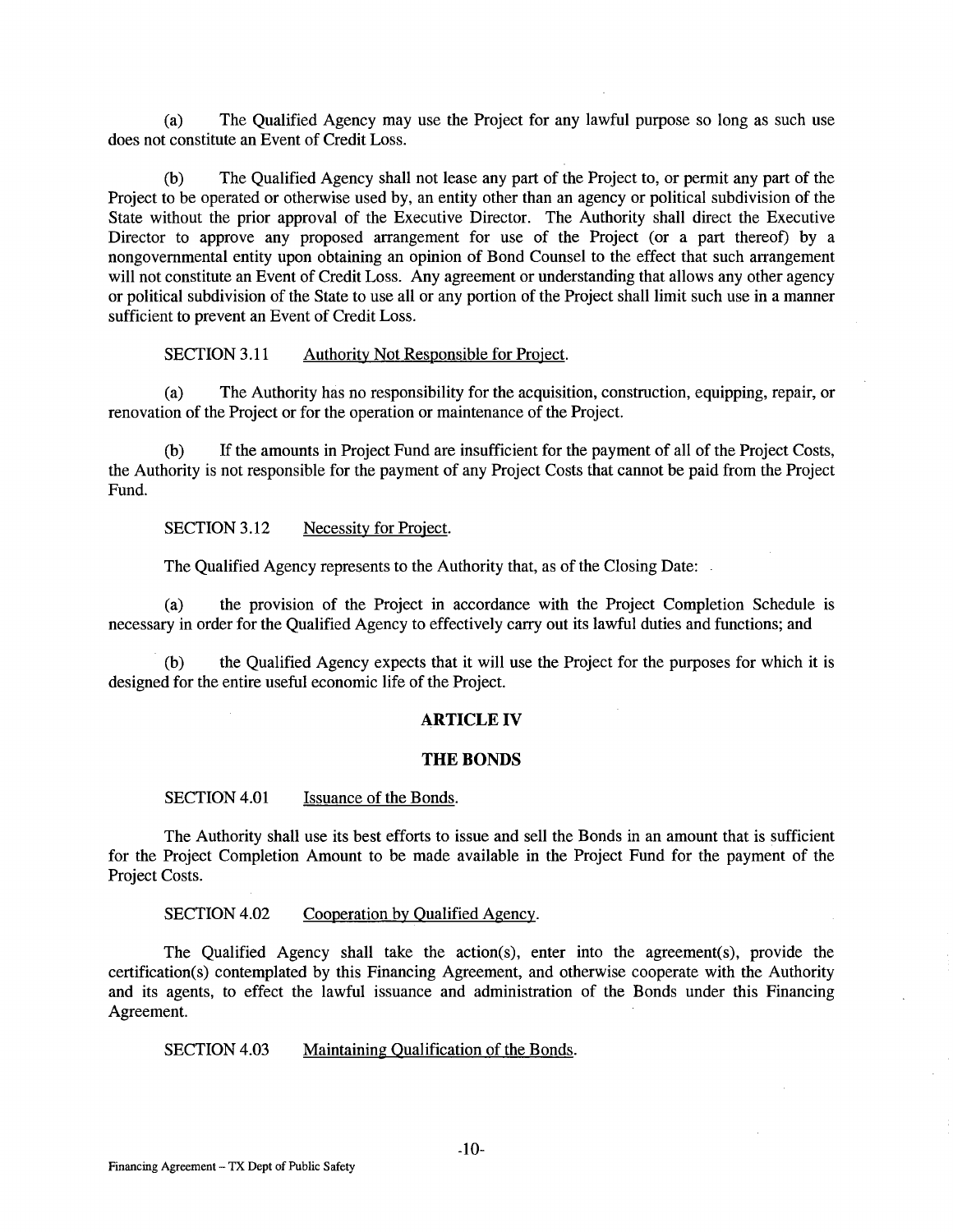The Qualified Agency will not take, or omit to take, any action that will cause the Bonds to cease to qualify as "Build America Bonds" under section 54AA(d) and "qualified bonds" under section 54AA(g) of the Code, and, in the event of such action or omission, it will use all reasonable efforts to cure the effect of such action or omission. With the intent not to limit the generality of the foregoing, the Qualified Agency covenants and agrees that it will comply with the covenants set forth below prior to the final maturity of the Bonds, unless it has received a written opinion of nationally recognized bond counsel to the effect that failure to comply with such covenant will not cause the Bonds to cease to qualify as "Build America Bonds" under section 54AA(d) and "qualified bonds" under section 54AA(g) of the Code.

(a) No Private Payments. No portion of the payment of the debt service on the Bonds will be directly or indirectly derived from payments (whether or not to the Qualified Agency or any related party) in respect of property, or borrowed money, used or to be used for a private business use. Furthermore, no portion of the payment of the debt service on the Bonds will be directly or indirectly secured by any interest in property used or to be used for a private business use or payments in respect of property used or to be used for a private business use. The Qualified Agency will not impose or accept, directly or indirectly, any charge or other payment with respect to any Proceeds used in any trade or business of'a nongovernmental person. For purposes of determining use of Proceeds, the Qualified Agency will apply the rules set forth in Section 4.03(b) below.

(b) No Private Use. The Qualified Agency will not use or permit any of the Proceeds of the Bonds to be used, directly or indirectly, in any trade or business of a nongovernmental person.

(i) For purposes of determining use, the Qualified Agency will apply rules set forth in applicable Regulations and Revenue Procedures promulgated by the Internal Revenue Service, including, among others, the following rules: (A) Any activity carried on by a person other than a natural person or a state or local governmental unit will be treated as a trade or business of a nongovernmental person; (B) the use of all or any portion of the Project is treated as the direct use of Proceeds; (C) a nongovernmental person will be treated as a private business user of Proceeds of the Bonds as a result of ownership, actual or beneficial use of the Proceeds pursuant to a lease, or a management or incentive payment contract, or certain other arrangements such as a take-orpay or other output-type contract; and (D) use in a trade or business exists if a nongovernmental person has any special legal entitlement to use directly or indirectly all or any portion of the Project.

(ii) In the case of any portion of the Project that is not available for use by the general public, the Qualified Agency will not permit any special economic benefit to be provided to any nongovernmental person. In determining whether there is a special economic benefit the following factors will be taken into account: (A) whether the portion of the Project in question is functionally related or physically proximate to property used in the trade or business of a nongovernmental person; (B) whether only a small number of nongovernmental persons receive the special economic benefit; and (C) whether the cost of the portion of the Project in question is treated as depreciable for federal income tax purposes by any nongovernmental person.

(iii) For purposes of this section, a management contract is a management, service, or incentive payment contract between a governmental person and a service provider under which the service provider provides services involving all, a portion of, or any function of, the Project. The following arrangements generally are not treated as management contracts that give rise to private business use: (A) contracts for services that are solely incidental to the primary governmental function or functions of all or a portion of the Project in question (for example, contracts for janitorial, office equipment repair, hospital billing, or similar services); (B) a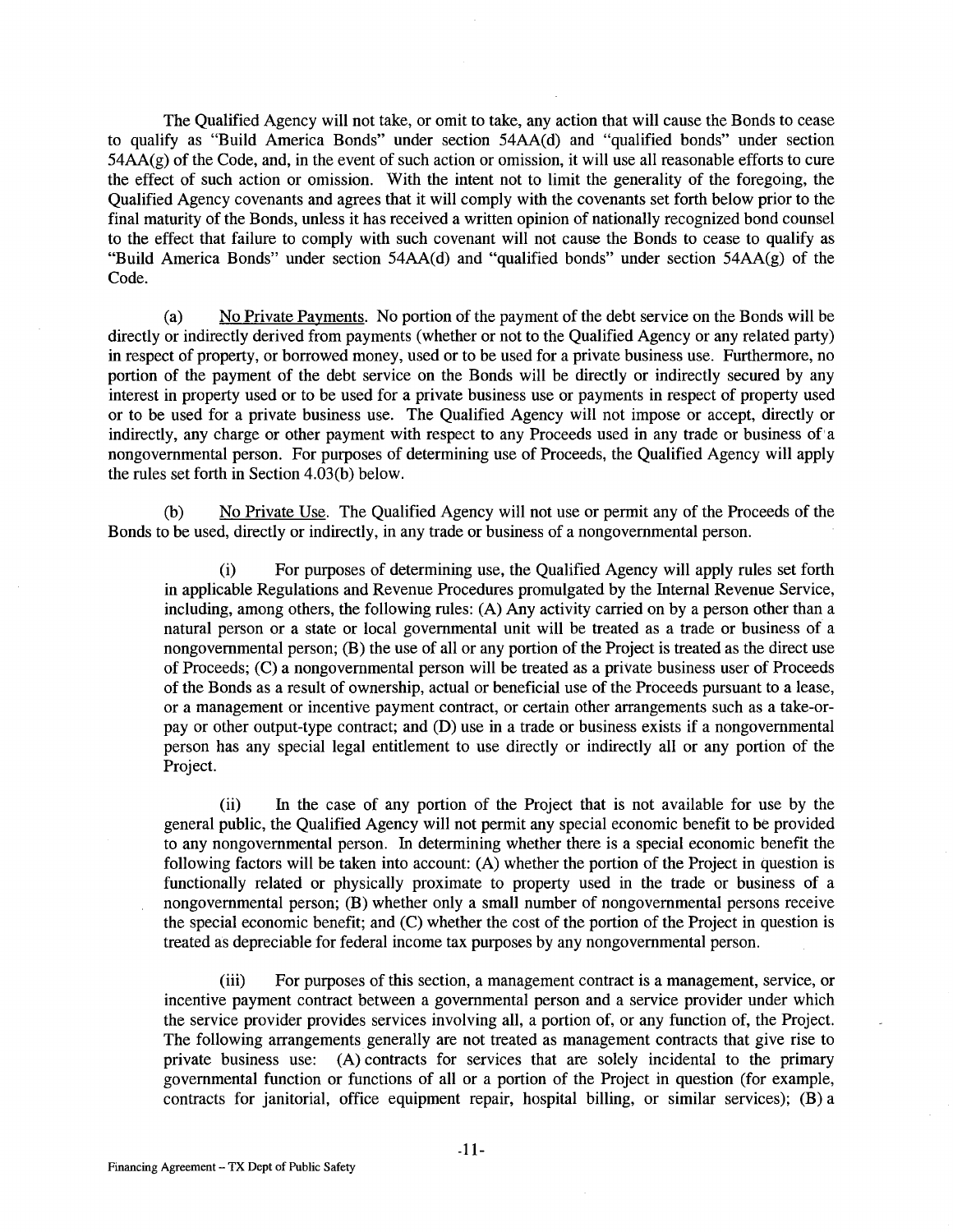contract to provide for the operation of a facility or system of facilities that consists predominantly of public utility property, if the only compensation is the reimbursement of actual and direct expenses of the service provider and reasonable administrative overhead expenses of the service provider; (C) a contract to provide for services, if the only compensation is the reimbursement of the service provider for actual and direct expenses paid by the service provider to unrelated parties.

(iv) For purposes of this section, use by the federal government and its agencies and instrumentalities is considered use of a nongovernmental person.

(v) For purposes of determining use, research contracts with nongovernmental persons that do not comply with the requirements in applicable Revenue Procedures promulgated by the Internal Revenue Service constitute use in a trade or business of a nongovernmental person.

(c) Loans of Sale Proceeds. No portion of the Proceeds of the Bonds will be directly or indirectly used to make or finance a loan to any person other than a state or local governmental unit. For purposes of the foregoing covenant, Proceeds are considered to be "loaned" to a person or entity if ( 1) all or any portion of the Project is sold or leased to. such person or entity in a transaction which creates a debt for federal income tax purposes, (2) capacity in or service from all or any portion of the Project is committed to such person or entity under a take-or-pay, output, or similar contract or arrangement, or (3) indirect benefits, or burdens and benefits of ownership, of such Proceeds or all or any portion of the Project are otherwise transferred in a transaction which is the economic equivalent of a loan.

(d) No-Arbitrage Covenant. The Qualified Agency will not, at any time prior to the final maturity of any Bond, direct or permit the investment (or the use of Gross Proceeds to replace money so invested), if as a result of such investment the yield of all investments acquired with Gross Proceeds (or with money replaced thereby) on or prior to the date of such investment exceeds the yield on any issue of the Bonds to stated maturity, except as permitted by section 148 of the Code and Regulations thereunder.

SECTION 4.04 Arbitrage Rebate.

(a) The Qualified Agency shall timely take such lawful action as requested by the Executive Director to avoid or mitigate the obligation to make payments to the United States government under section 148(f) of the Code, unless an Authorized Agency Representative certifies to the Authority that the requested action is not practicable.

(b) If the Qualified Agency fails to cause Proceeds to be expended within the time periods set forth in the Project Completion Schedule, the Executive Director may inquire as to the nature of such failure and the extent to which it is expected to continue.

(c) The Qualified Agency reasonably expects to use at least seventy-five percent (75%) of the "available construction proceeds" of the Bonds for "construction expenditures," as such terms are defined in section 1.148-7(f) of the Regulations. The Qualified Agency shall use its best efforts to expend all funds necessary to complete its Project within the two-year expenditure period set forth in section 148(f)(4)(C) of the Code as follows: (i) 10 percent of the funds within the 6-month period beginning on the date the Bonds are issued; (ii) 45 percent of the funds within the 1-year period beginning on such date; (iii) 75 percent of such funds within the 18-month period beginning of such date; and (iv) 100 percent of such funds within the 2-year period beginning on such date. If a portion of the Project Completion Amount will remain unexpended as of the close of the two-year period beginning with the Closing Date (or such other period as specified by the Executive Director), the Qualified. Agency, not later than the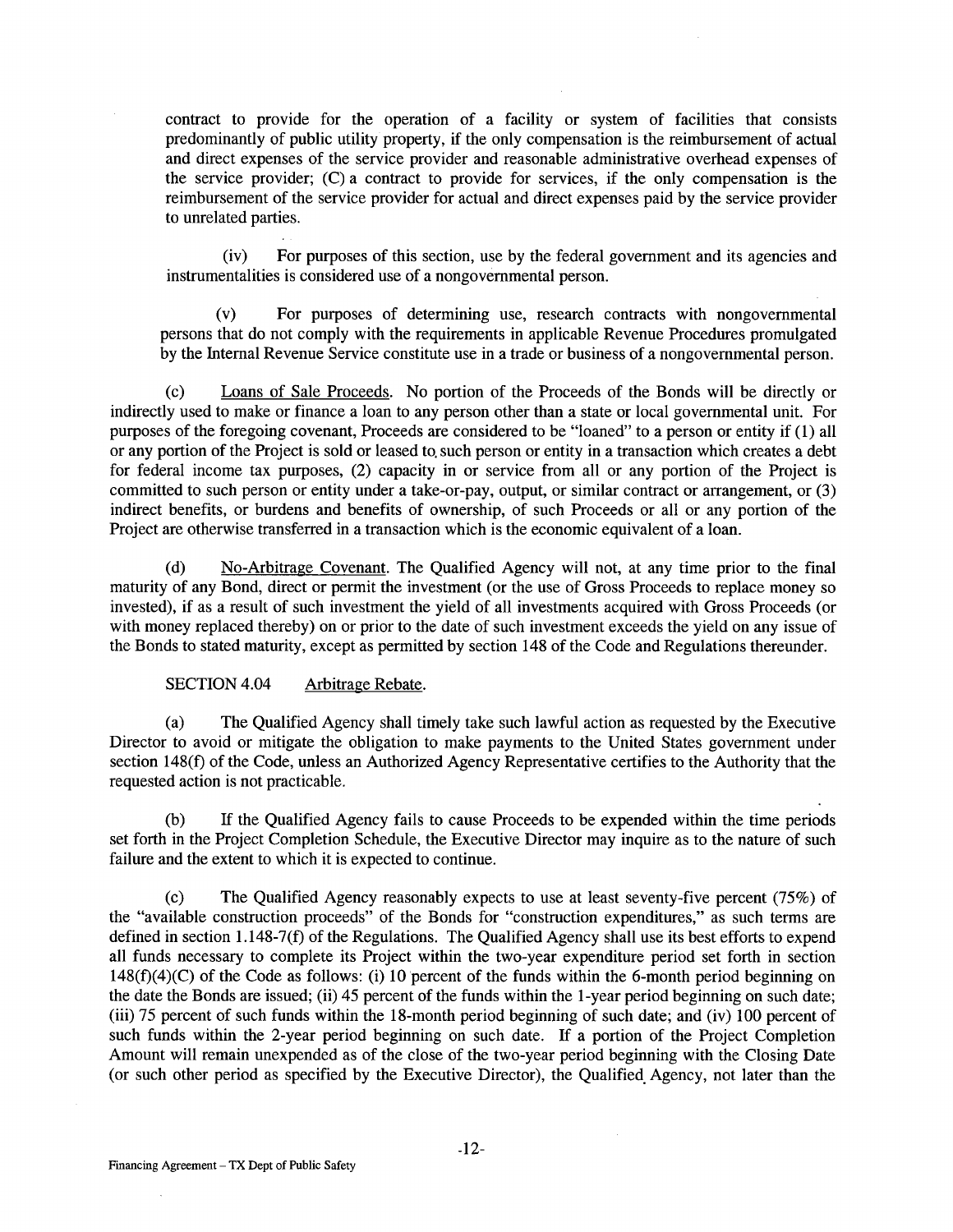close of such period, shall notify the Executive Director of the amount of such unexpended funds and the purpose(s) for which such funds are being retained in the Project Fund after such period.

(d) The Qualified Agency has incurred or will incur within six months of the date hereof a binding obligation to a third party which is not subject to any contingencies within the control of the Qualified Agency or a related party pursuant to which the Qualified Agency is obligated to expend at least five percent of the sale proceeds of the Bonds allocated to the Qualified Agency on the Project. The Qualified Agency reasonably expects that work on or acquisition of the Project will proceed with due diligence to completion and that the proceeds of the Bonds allocated to the Qualified Agency will be expended on the Project with reasonable dispatch. The Qualified Agency reasonably expects that 85 percent of the Sale Proceeds of the Bonds allocated to the Qualified Agency will have been expended on the Project prior to the date that is three years after the Issue Date.

### SECTION 4.05 Disclosure Documents.

(a) The Qualified Agency shall provide the Authority, promptly upon request, with available information relating to the Qualified Agency or the Project that the Executive Director determines appropriate for inclusion in the Disclosure Documents. The Qualified Agency authorizes the Authority to include any such information in the Disclosure Documents.

(b) The Qualified Agency shall provide the Authority with certification of an Authorized Agency Representative to the effect that the information contained in the Disclosure Documents provided by the Qualified Agency is accurate and does not omit any information necessary to make the information provided not misleading.

(c) The Qualified Agency authorizes the Authority and any offeree or purchaser of the Bonds to rely on the information and certifications provided by the Qualified Agency under this section. The Bonds will not be issued unless the information and certifications requested under this section have been provided by the Qualified Agency.

#### **ARTICLEV**

### **PARTICULAR AGREEMENTS**

#### SECTION 5.01 Recordkeeping.

(a) The Executive Director shall retain, as official records of the Authority, all Disbursement Certificates, the Project Completion Certificate, all Project Substitution Certificates, if any, and all Project status reports submitted by the Qualified Agency pursuant to this Financing Agreement.

(b) The Qualified Agency shall retain, as official records of the Qualified Agency, all materials, records, and information necessary to confirm the Qualified Agency's compliance with the provisions of Section 4.03 for a period beginning on the Closing Date and ending three years after the date the Bonds are no longer outstanding.

#### SECTION 5.02 Indemnification of Qualified Agency.

The Qualified Agency represents that, subject to applicable law, it intends that each Facility Contract providing for payment of goods or services exceeding \$25,000 will require indemnification of the Qualified Agency. The Qualified Agency will be provided with insurance, a surety bond, or other form of financial assurance, from a financially sound provider that assures performance under such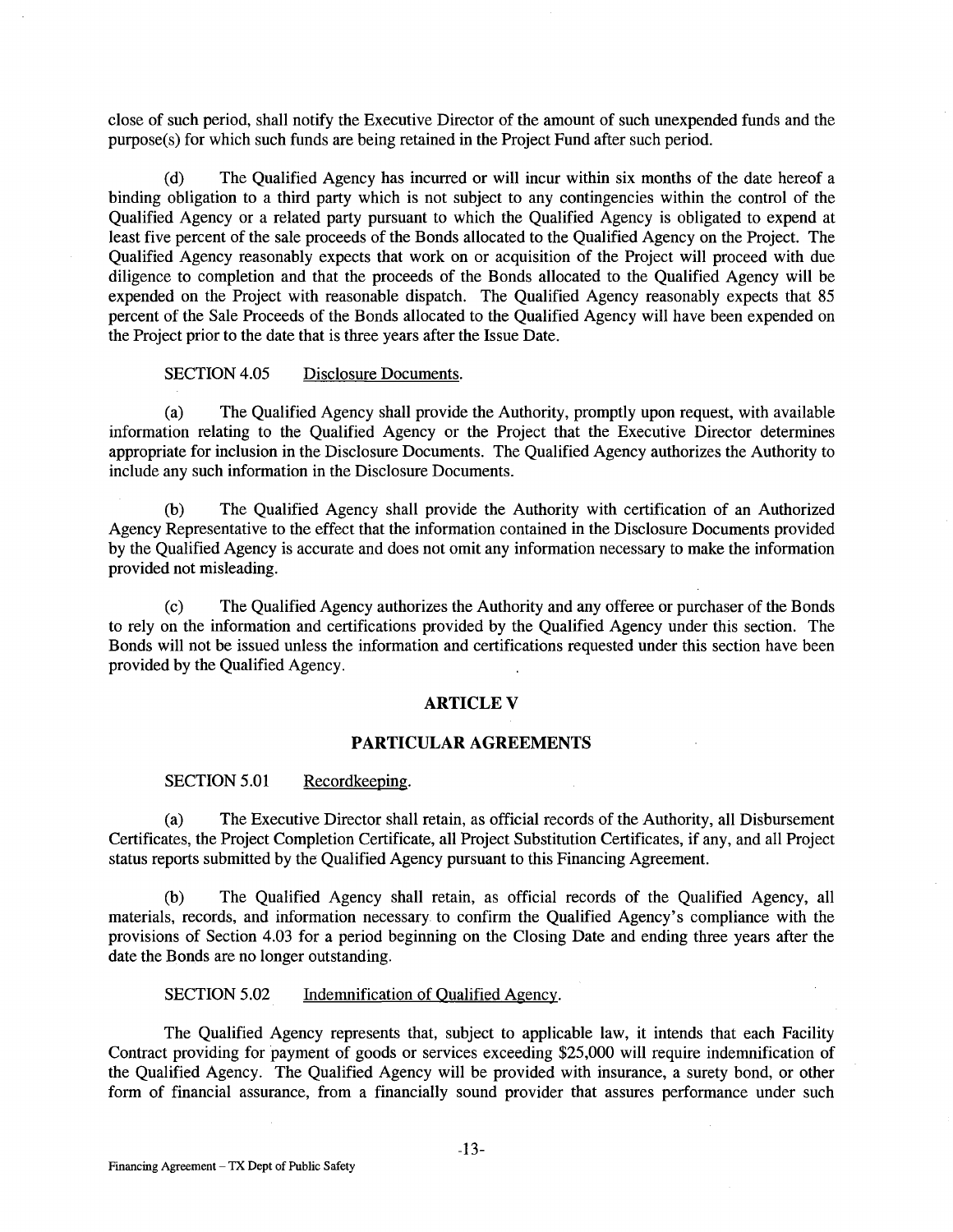Facility Contract with respect to such indemnification, unless the Qualified Agency determines that such financial assurance is not necessary or is required in a reduced amount.

#### SECTION 5.03 Availability of Other Funding.

As of the Closing Date, the Qualified Agency represents that no funds (other than funds derived from Proceeds) have been appropriated to the Qualified Agency for the biennium in which the Bonds are issued for application to the payment of Project Costs that are to be paid with the proceeds of the Bonds. It is understood and agreed, however, that the Qualified Agency may apply funds other than Proceeds for payment of Project Costs in compliance with applicable law.

#### SECTION 5.04 Real Property.

The Qualified Agency represents that, subject to applicable law, it does not intend to acquire real property at a purchase price in excess of \$25,000 unless:

(1) such property is suitable for the Qualified Agency's intended use and has no defect or condition (including, without limitation, pollution or hazardous waste defects) that would jeopardize such use; or

(2) the Qualified Agency determines that, notwithstanding such nonsuitability, defect, or condition (as applicable), such acquisition is appropriate.

### SECTION 5.05 Title Insurance.

The Qualified Agency represents that, subject to applicable law, it does not intend to acquire any real property at a purchase price in excess of \$25,000 unless:

(1) the Qualified Agency' title to such property is insured by title insurance in an amount not less than the purchase price paid by the Qualified Agency, subject to standard printed exceptions, with only those changes thereto normally required by a prudent purchaser; or

(2) the Qualified Agency determines that the acquisition of such real property without such title insurance is appropriate.

SECTION 5.06 Project Design.

The Qualified Agency represents that the Project has been (or will be) designed to satisfy all of the purposes that the Qualified Agency intends the Project to serve, and that the Qualified Agency has used (or will use) all reasonable efforts to design the Project so that the Project will be provided, and can be operated, at such reasonable cost as is consistent with applicable legal requirements and the sound business judgment of the Qualified Agency.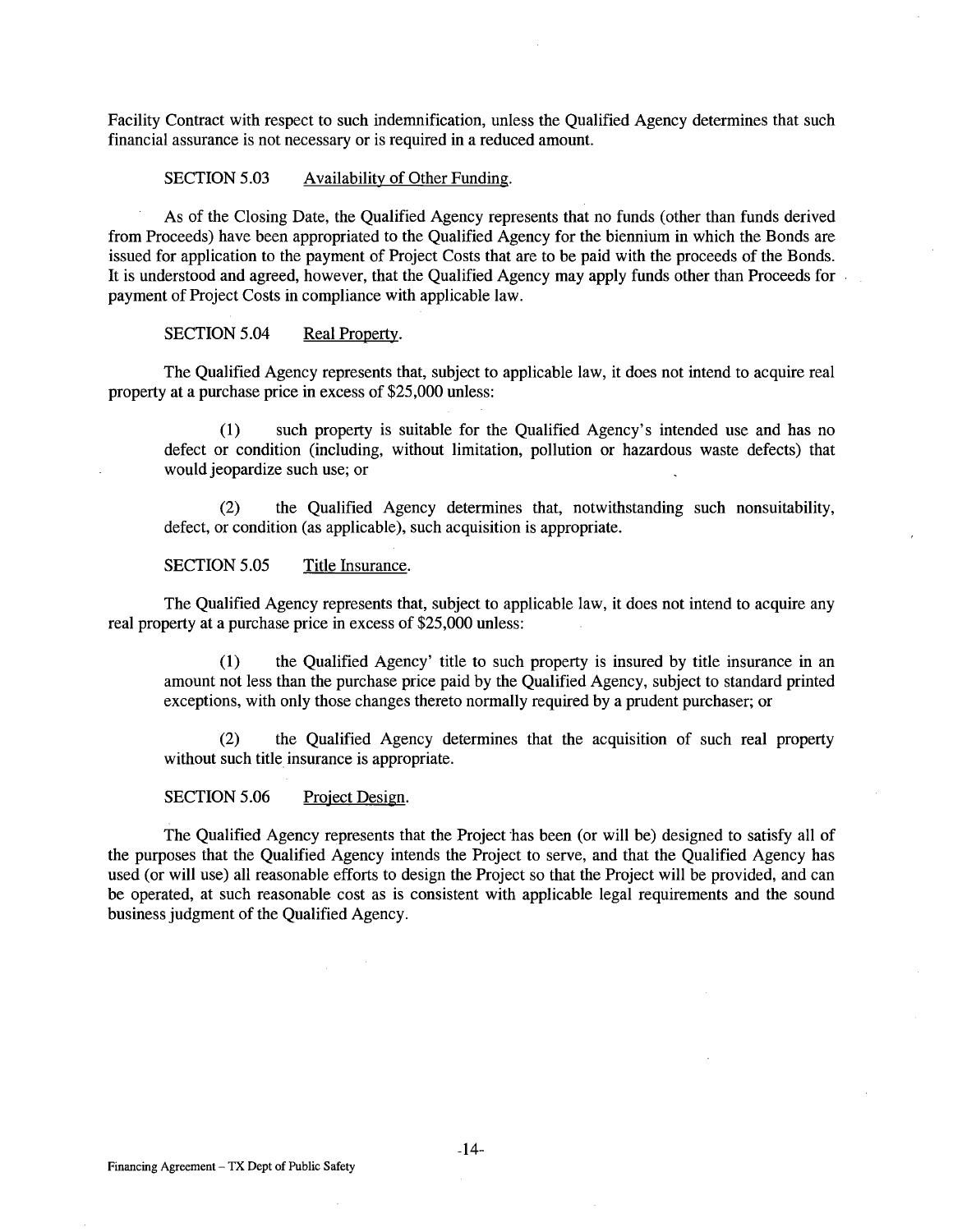#### **ARTICLE VI**

#### **MISCELLANEOUS PROVISIONS**

SECTION 6.01 Term of Agreement.

This Financing Agreement shall take effect upon its delivery by the parties hereto and shall remain in effect until the Bonds have been fully paid or until no more periodic status reports are required from the Qualified Agency under this Financing Agreement, whichever is the later to occur.

SECTION 6.02 Amendment.

The Authority and the Qualified Agency, by mutual agreement, may amend this Financing Agreement if, before the amendment takes effect:

( 1) the Qualified Agency obtains an opinion of its legal counsel to the effect that such amendment is permitted under the Agency Act and other law governing the Qualified Agency; and

(2) either of the following requirements is satisfied:

(A) the Authority obtains an opinion of Bond Counsel to the effect that such amendment will not constitute an Event of Credit Loss, violate the Authorizing Law or the Resolution, or adversely affect the rights of the owners of the Bonds thereunder, or

(B) the owners of at least a majority in aggregate principal amount of the outstanding Bonds affected by such amendment consent thereto.

SECTION 6.03 Notices and Other Communications.

(a) Notices, certificates, approvals, and other communications under this Financing Agreement shall be in writing and delivered by United States mail, postage paid, by telex, telegram, or other electronic transmission, or by express or personal delivery, addressed as follows:

(1) if to the Qualified Agency:

Texas Department of Public Safety 5805 North Lamar Boulevard Austin, Texas 78752 Attention: Chief of Finance

(2) if to the Authority:

Texas Public Finance Authority 300 West 15th Street, Suite 411 Austin, Texas 78701 Attention: Executive Director

-15-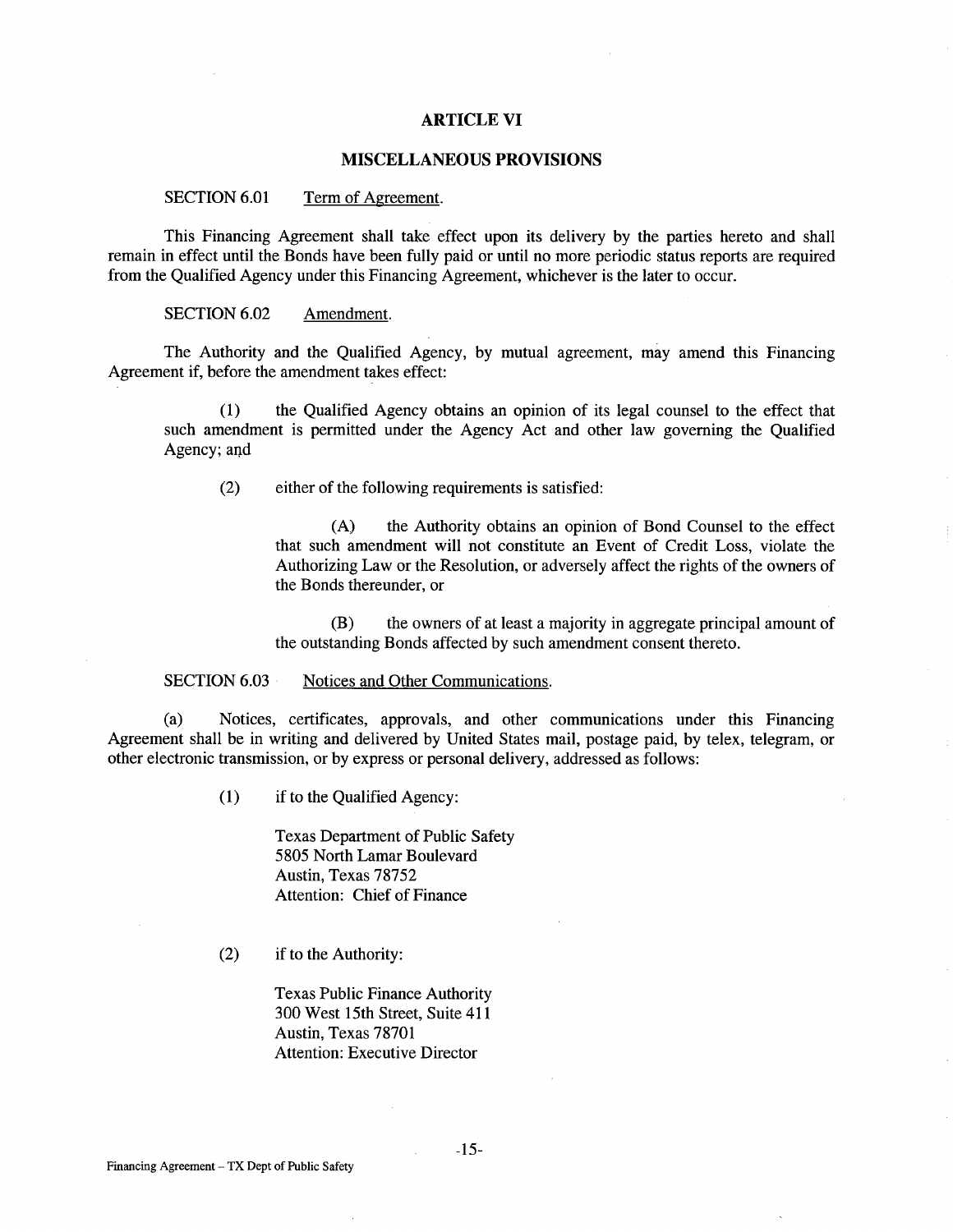(3) if to the Comptroller:

Comptroller of Public Accounts of the State of Texas  $208$  East  $10<sup>th</sup>$  Street Austin, Texas 78701 Attention: Chief Investment Officer

(b) Any such party may designate any additional or different address to which communications under this Financing Agreement shall be delivered by giving at least five days' advance notice thereof to the affected party.

(c) Any communication delivered by mail in compliance with this section is deemed to have been delivered as of the date of deposit in the mail.

(d) A provision of this Financing Agreement that provides for a different method of giving notice or otherwise conflicts with this section supersedes this section to the extent of the conflict.

SECTION 6.04 Exclusive Benefit.

This Financing Agreement shall inure to the exclusive benefit of and be binding on the Authority, the Qualified Agency, and their respective successors.

SECTION 6.05 Severability.

If any part of this Financing Agreement is ruled unenforceable by a court of competent jurisdiction, this Financing Agreement shall remain operable to the fullest extent possible under the application of such ruling.

SECTION 6.06 Conflict with Memorandum.

In the event of a conflict between this Financing Agreement and the Memorandum, this Financing Agreement shall supersede the Memorandum to the extent of the conflict.

SECTION 6.07 Counterparts.

This Financing Agreement may be executed in multiple counterparts, each of which shall be an original and all of which shall constitute one and the same document.

SECTION 6.08 Governing Law.

This Financing Agreement shall be governed by and construed in accordance with the laws of the State.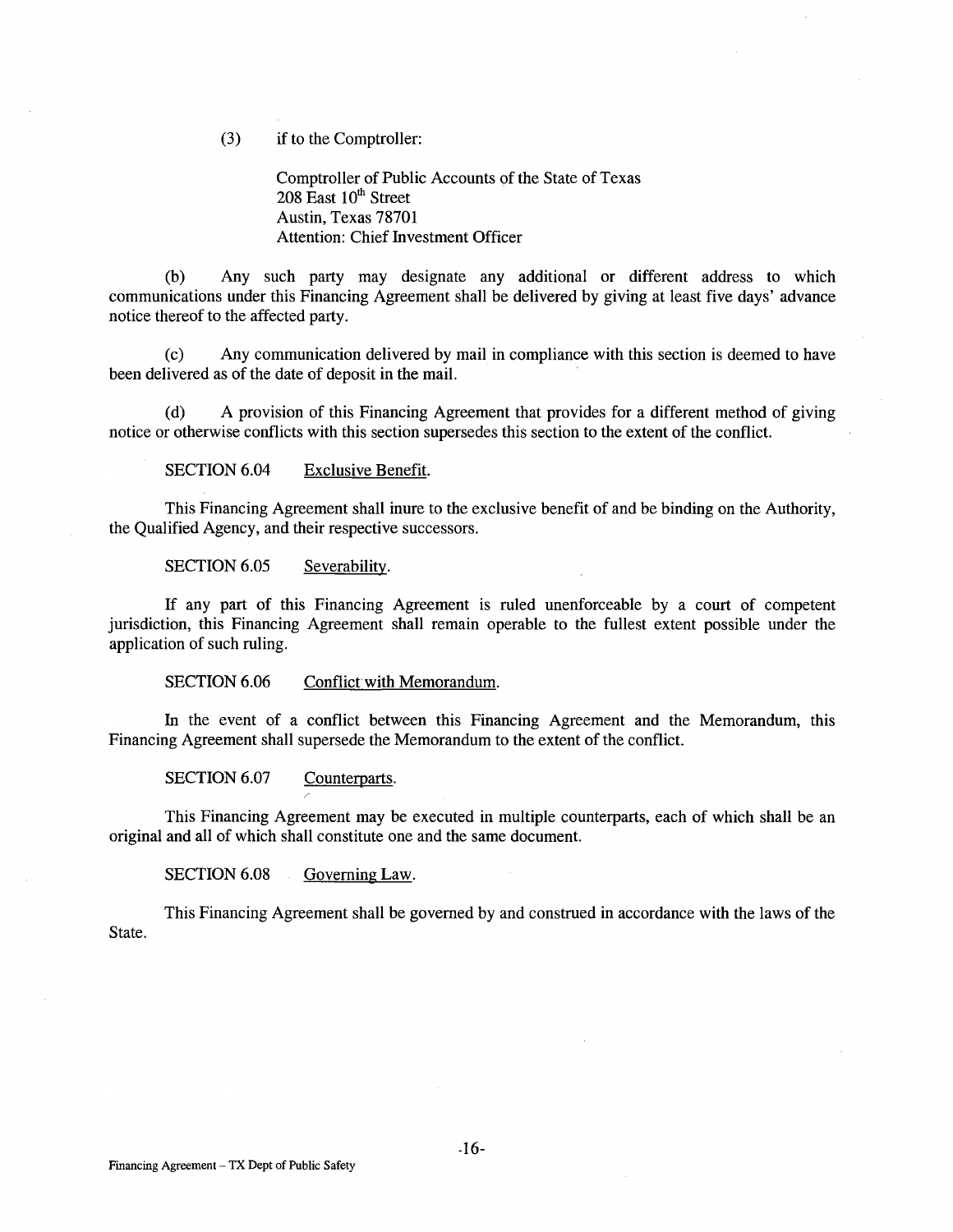IN WITNESS WHEREOF, the parties have caused this Financing Agreement to be executed by their respective duly authorized officers as of the date first above written.

TEXAS PUBLIC FINANCE AUTHORITY

By: weed this Financing Agreement to be executed by<br>st above written.<br>SPUBLIC FINANCE AUTHORITY<br>Dwight D. Burns<br>Executive Director Durff D. Bu

Executive Director

TEXAS DEPARTMENT OF PUBLIC SAFETY

By: \_\_\_\_\_\_\_\_\_\_\_\_\_\_\_\_ \_

Oscar Ybarra Chief of Finance

 $\bar{z}$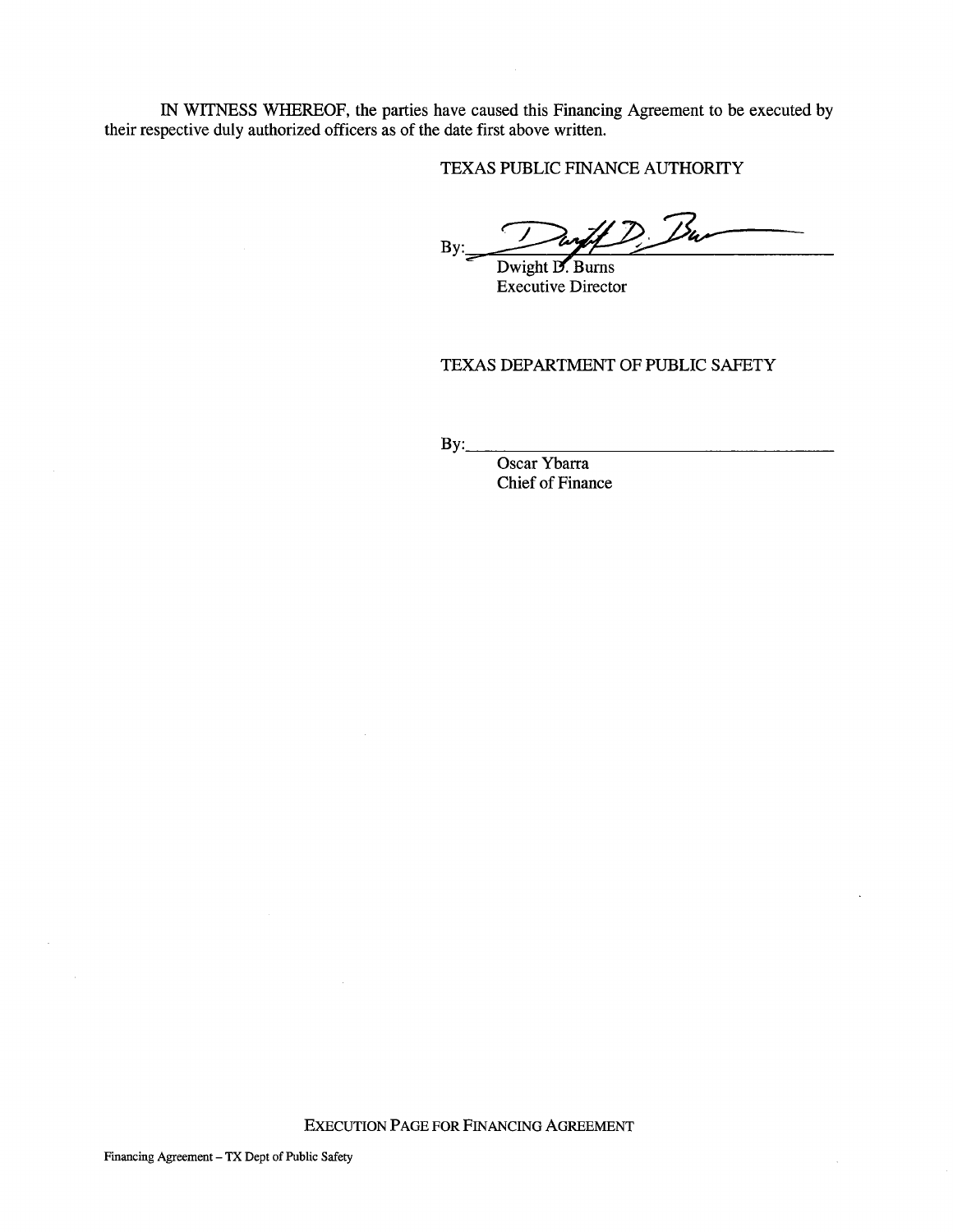IN WITNESS WHEREOF, the parties have caused this Financing Agreement to be executed by their respective duly authorized officers as of the date first above written.

# TEXAS PUBLIC FINANCE AUTHORITY

By: \_\_\_\_\_\_\_\_\_\_\_\_\_\_\_\_ \_

Dwight D. Burns Executive Director

TEXAS DEPARTMENT OF PUBLIC SAFETY

 $By:$   $\frac{1}{\sqrt{2\pi}}$   $\frac{1}{\sqrt{2\pi}}$ 

Chief of Finance

EXECUTION PAGE FOR FINANCING AGREEMENT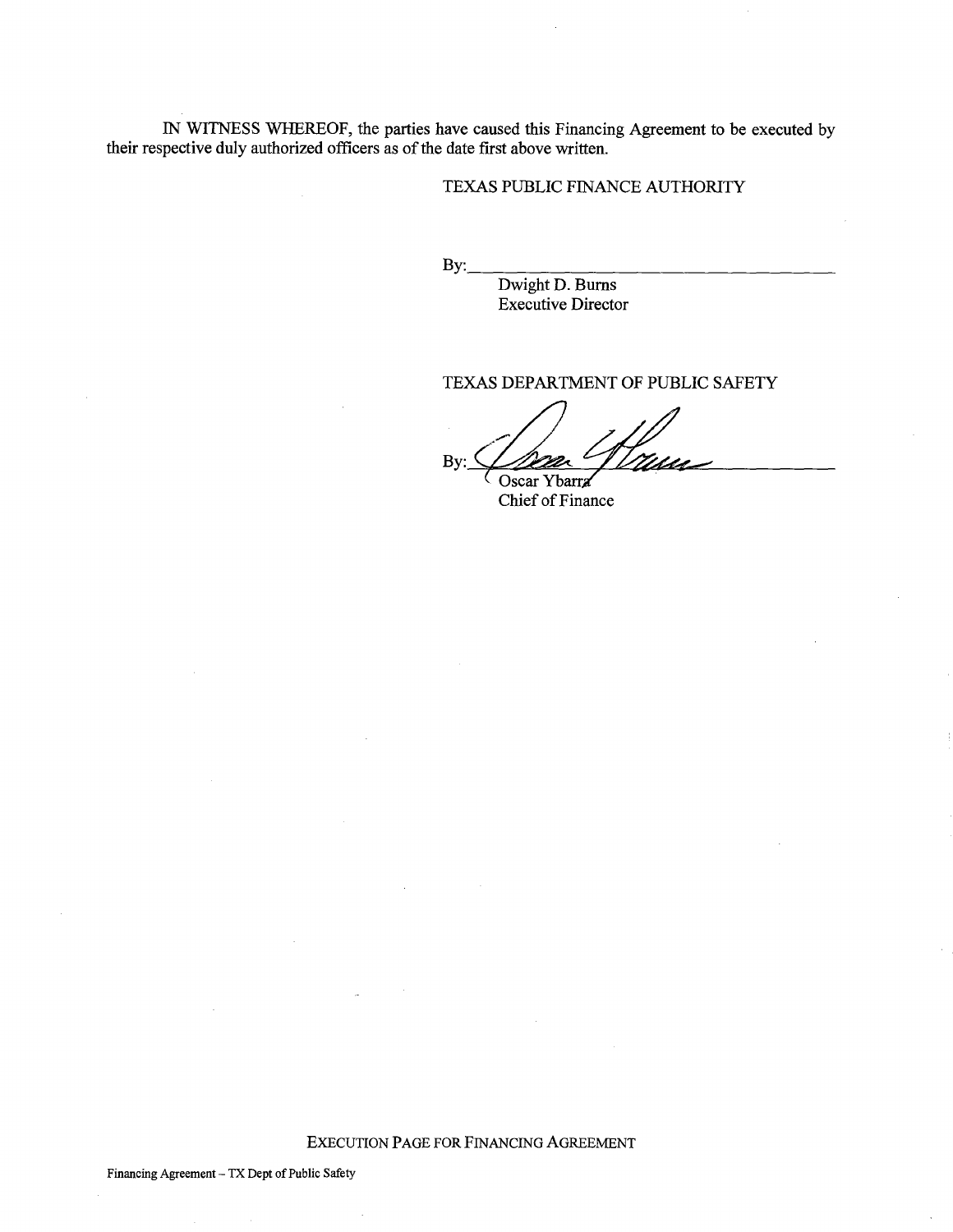# EXHIBIT A TO THE FINANCING AGREEMENT

# DESCRIPTION OF THE PROJECT

# PROJECT COMPONENTS

 $\mathcal{L}^{(1)}$ 

 $\bar{A}$ 

#### ESTIMATED COST ESTIMATED USEFUL LIFE

Construction, repair and/or renovation of regional offices and crime laboratories at sites identified on Exhibit A-1 attached and emergency vehicle operations course

 $\sim$ 

 $\mathbb{R}^2$ 

\$110,625,000

 $\mathcal{A}$ 

(see, Ex. A-1)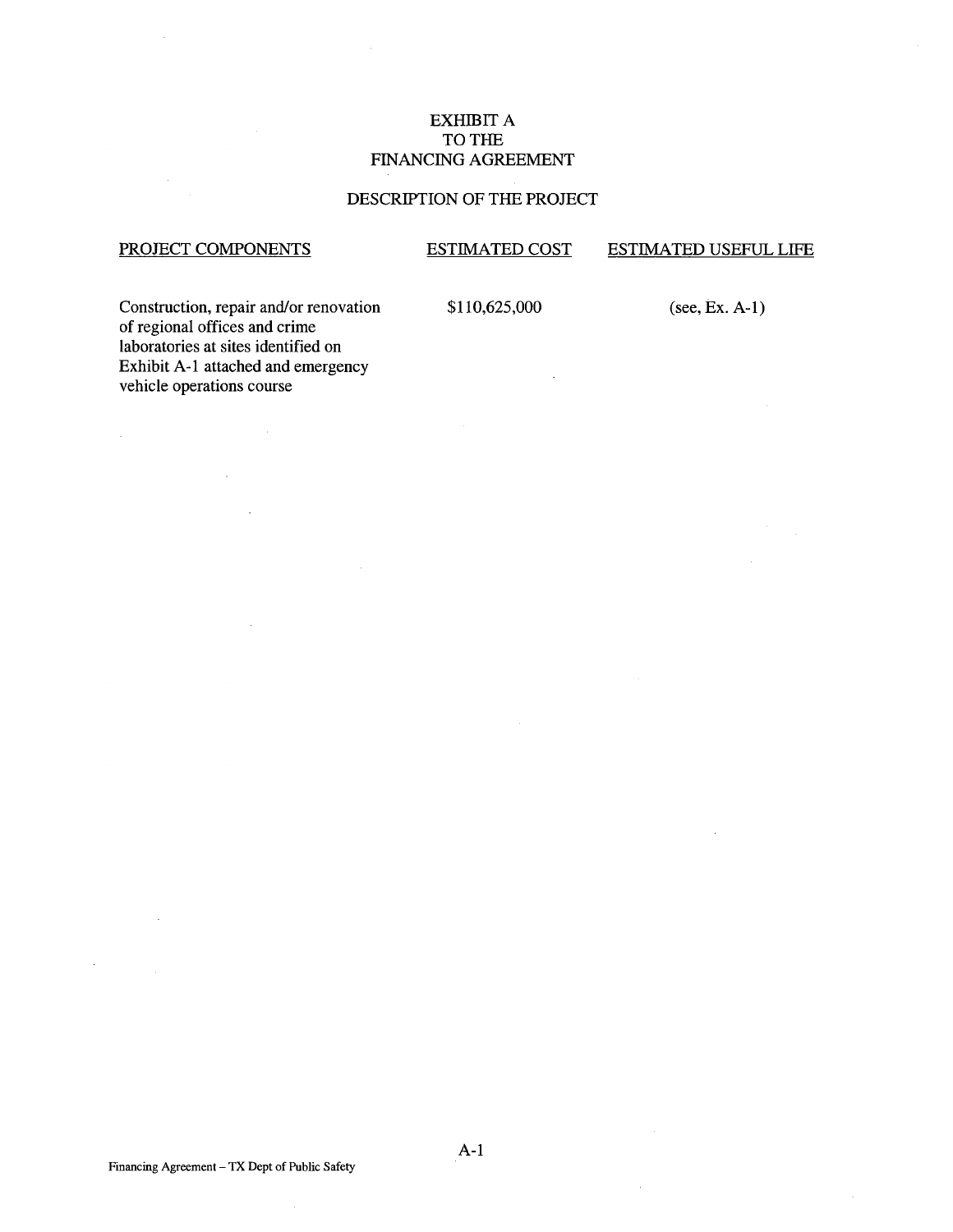# EXHIBIT A-1 TO THE FINANCING AGREEMENT

# PROJECT DESCRIPTION

| PROJECT COMPONENTS                                                                                       | <b>ESTIMATED COST</b>       | ESTIMATED USEFUL LIFE            |
|----------------------------------------------------------------------------------------------------------|-----------------------------|----------------------------------|
| Construction of Abilene Crime Lab Expansion<br>Construction of Austin Crime Lab<br>Expansion             | \$2,568,266<br>\$22,150,633 | 50 to 75 Years<br>50 to 75 Years |
| Construction of Corpus Christi Crime Lab                                                                 | \$8,451,103                 | 50 to 75 Years                   |
| Construction of El Paso Crime Lab<br>Expansion                                                           | \$4,362,290                 | 50 to 75 Years                   |
| Construction of Emergency Vehicle Operation<br>Course (Course and Infrastructure)                        | \$27,628,416                | 50 to 75 Years                   |
| Construction of Emergency Vehicle Operation<br>Course (Buildings)                                        | \$8,601,446                 | 50 to 75 Years                   |
| Construction of Houston Crime Lab<br>Expansion                                                           | \$13,073,480                | 50 to 75 Years                   |
| Purchase of land and Construction of Hidalgo<br>County Regional Office<br>(Including McAllen Renovation) | \$9,464,755                 | 50 to 75 Years                   |
| Construction of Lubbock Regional Office<br>Construction of Rio Grande City New Area                      | \$6,782,833                 | 50 to 75 Years                   |
| Office                                                                                                   | \$2,221,703                 | 50 to 75 Years                   |
| Construction of Tyler Crime Lab Expansion                                                                | \$5,320,075                 | 50 to 75 Years                   |
| <b>Total Estimated Cost</b>                                                                              | \$110,625,000               |                                  |

 $\bar{z}$ 

A-2

 $\bar{z}$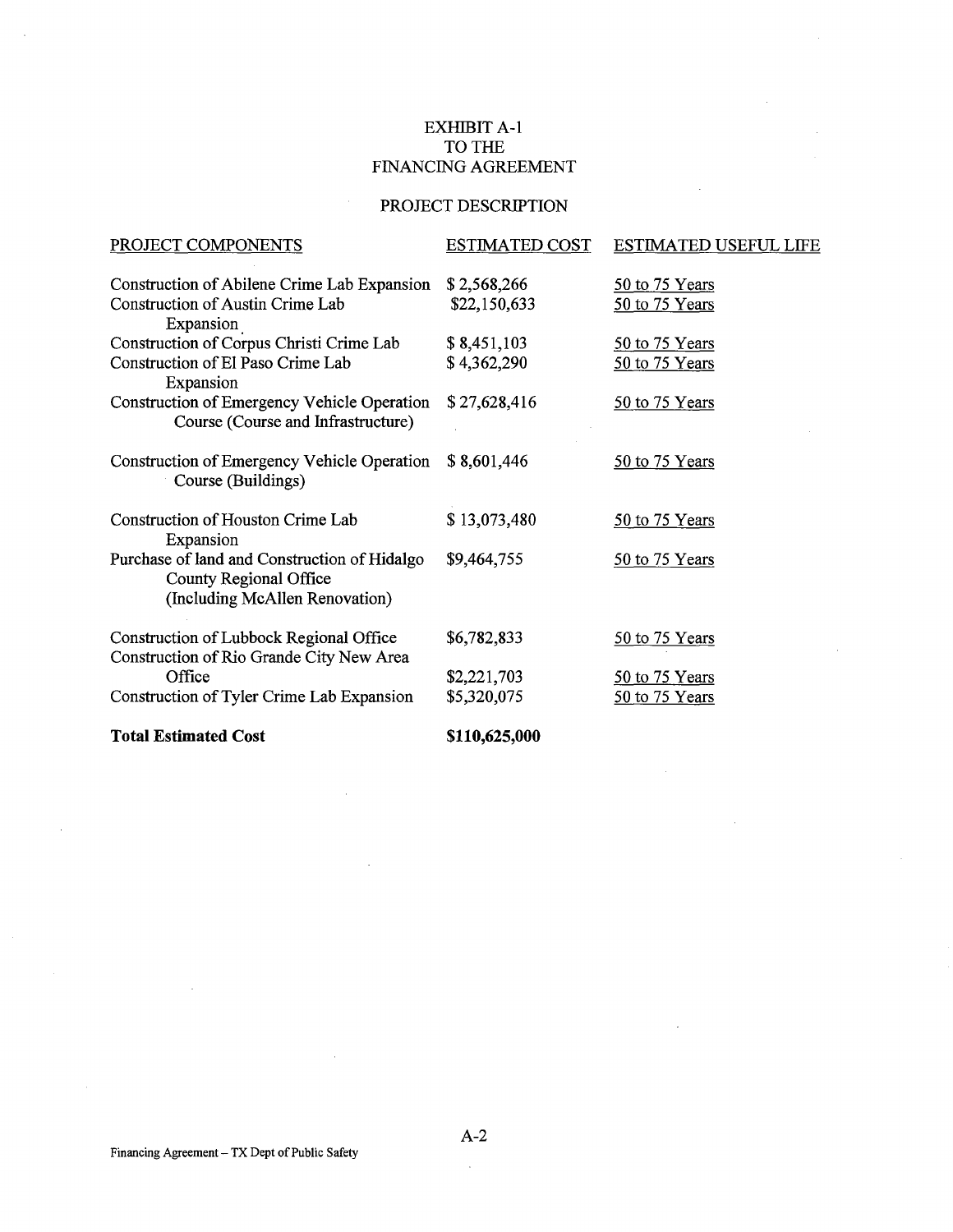# EXHIBIT B TO THE FINANCING AGREEMENT

# PROJECT COMPLETION SCHEDULE

 $\ddot{\phantom{a}}$ 

|             | PROJECTED PROJECT   |
|-------------|---------------------|
| EXPENDITURE | <b>EXPENDITURES</b> |
| PERIOD      | <b>EACH PERIOD*</b> |
| 6 Months    | 11,062,500          |
| 12 Months   | 49,781,250          |
| 18 Months   | 22,125,000          |
| 24 Months   | 27,656,250          |

\*Does not include estimated Fringe Benefits which will be paid from proceeds.

 $\hat{\mathcal{A}}$ 

 $\bar{z}$ 

B-1

 $\mathcal{L}_{\mathcal{A}}$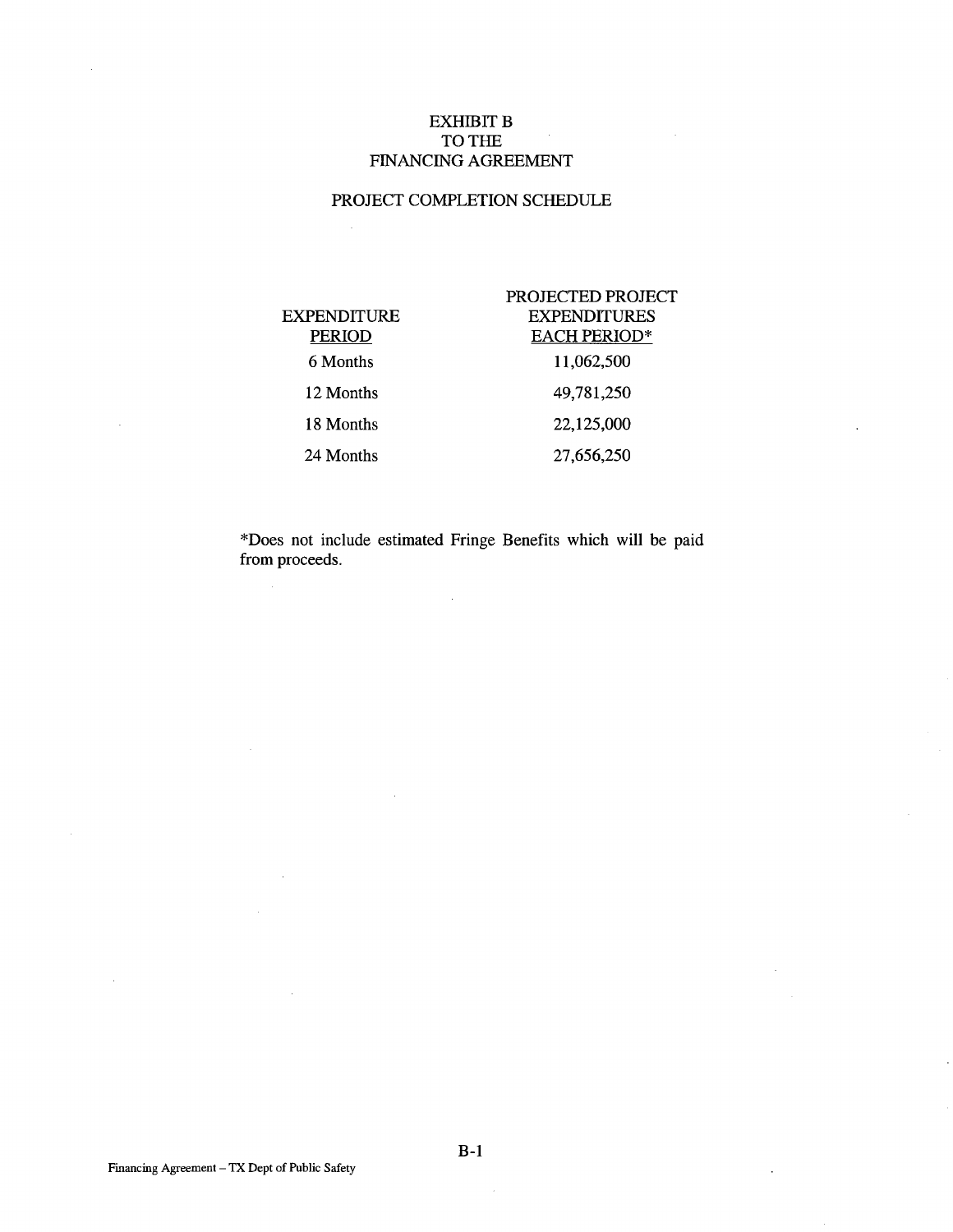# EXHIBIT C TO THE FINANCING AGREEMENT

# GOVERNMENTAL PROJECT APPROVALS

None.

Financing Agreement- TX Dept of Public Safety

C-1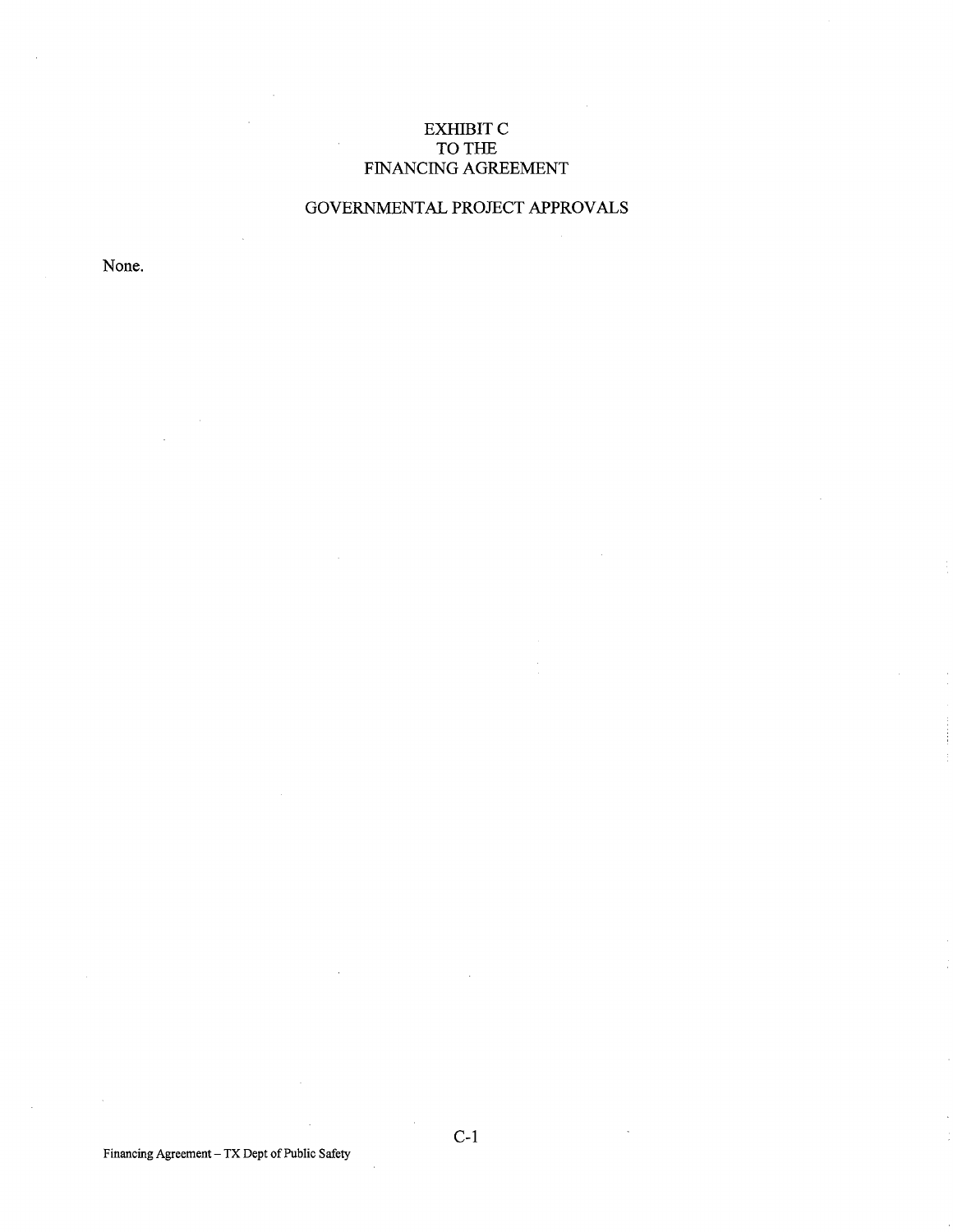# EXHIBITD TO THE FINANCING AGREEMENT

#### FORM OF DISBURSEMENT CERTIFICATE

# DISBURSEMENT CERTIFICATE

The undersigned hereby certifies, on behalf of the TEXAS DEPARTMENT OF PUBLIC SAFETY (the "Qualified Agency"), as follows:

(a) The capitalized terms in this Certificate that are not herein defined shall have the meanings defined in the Financing Agreement, dated as of August 3, 2009, between the Qualified Agency and the Texas Public Finance Authority.

(b) The Qualified Agency (Agency No. [101]) requests disbursement from the Project Fund to pay Project Costs in the aggregate amount of \$\_\_\_\_\_\_\_\_\_\_. The aggregate of all disbursements (including this disbursement) from the Project Fund requested by the Qualified Agency to date is  $\frac{1}{2}$ .

(c) The Qualified Agency certifies that all of the Project Costs constitute Capital Expenditures.

(d) Except as previously disclosed in writing to the Executive Director, the Qualified Agency is not in breach of any representation, warranty, or agreement in the Financing Agreement.

(e) The Qualified Agency reasonably expects to submit payment vouchers, in the aggregate amount of the disbursements requested by this Certificate, for the payment of the Project Costs for which disbursement is requested.

(f) For each item of Project Costs for which a disbursement of funds is requested, state the following information [attach separate sheet if necessary]:

| Program<br>Cost<br>Account | Appropriated<br>Fund<br>No. (D22)<br>Profile) | <b>Agency Fund</b><br>No.<br>(D23 Profile) | Agency<br>General<br>Ledger<br>Account | Appropriation<br>Year | Amount of<br>Disbursement | Project<br>Identification |
|----------------------------|-----------------------------------------------|--------------------------------------------|----------------------------------------|-----------------------|---------------------------|---------------------------|
|                            |                                               |                                            |                                        |                       |                           |                           |

IN WITNESS WHEREOF, the undersigned executes this Certificate on the date shown below.

#### TEXAS DEPARTMENT OF PUBLIC SAFETY

By: \_\_\_\_\_\_\_\_\_\_\_\_\_\_\_ \_

Authorized Representative Date: \_\_\_\_\_\_\_\_\_\_\_\_\_\_\_\_\_ \_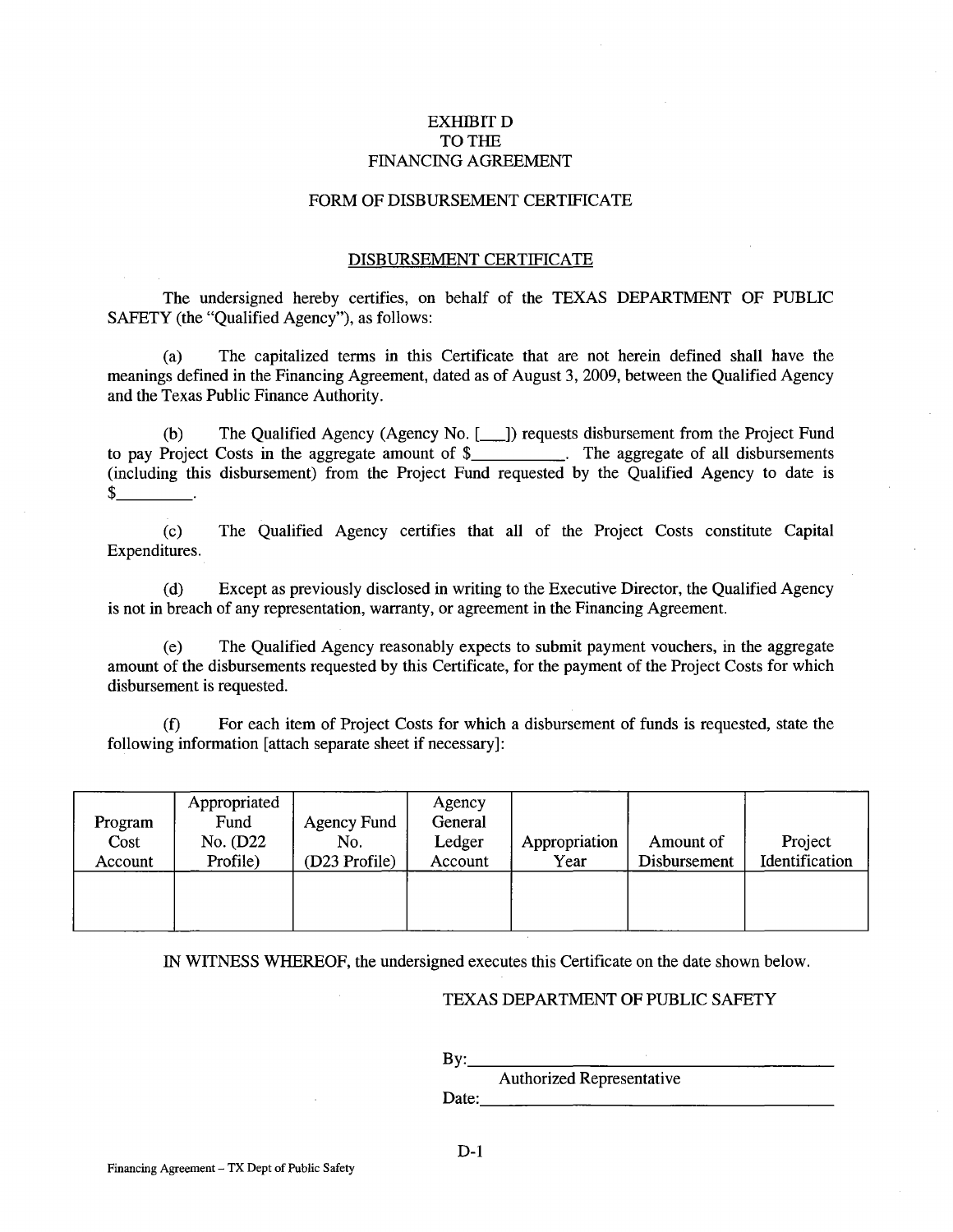# **EXHIBIT E** TO THE FINANCING AGREEMENT

# MONTHLY STATUS REPORT INFORMATION

The monthly status report prepared by the Qualified Agency pursuant to this Financing Agreement shall contain the following information with respect to the Project:

- (1) identity of the Project Components (name, ID no., etc.) and the original date on which such Project Components were first financed hereunder;
- (2) fund number(s);
- (3) the budget amount for the Project Components (including adjustments, if any);
- (4) description of work category;
- (5) amount expended for reporting month;
- (6) total amount expended to date;
- (7) amount encumbered;
- (8) available balance;
- (9) percent work complete;
- (10) percent funds expended; and
- (11) narrative identifying any problems (including, without limitation, delays and cost overruns) and indicating whether such problems will substantially alter the work schedule or costs.
- (12) identify any use of the Project or facilities by any Person other than a state or local governmental unit.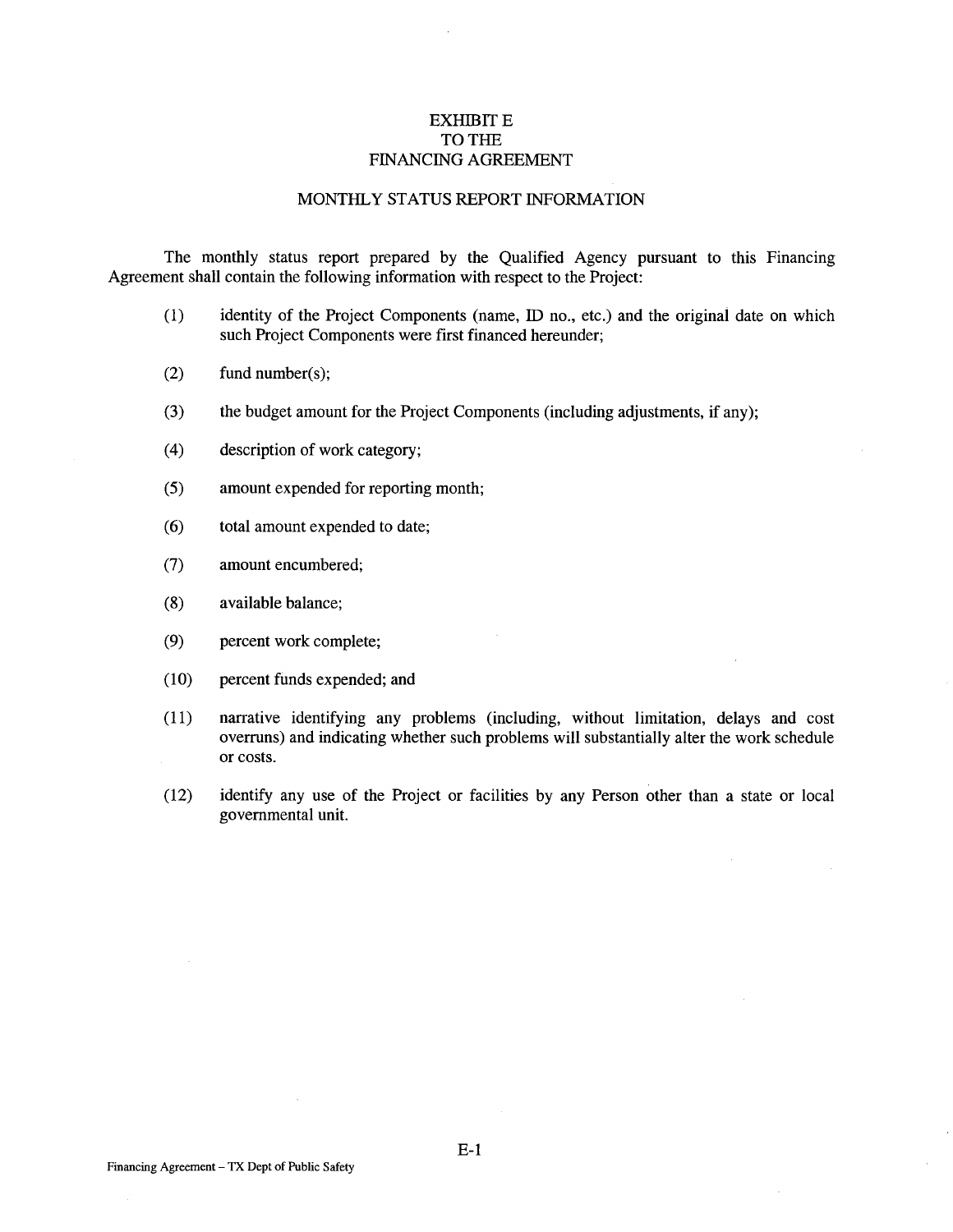# EXHIBIT F TO THE FINANCING AGREEMENT

# FORM OF PROJECT COMPLETION CERTIFICATE

#### PROJECT COMPLETION CERTIFICATE

The undersigned hereby certifies, on behalf of the TEXAS DEPARTMENT OF PUBLIC SAFETY (the "Qualified Agency"), as follows:

(a) The capitalized terms in this Certificate that are not herein defined shall have the meanings defined in the Financing Agreement, dated as of August 3, 2009, between the Qualified Agency and the Texas Public Finance Authority.

(b) The Project was completed on (or no further proceeds of the Bonds are to be expended for Project Costs as of) \_\_\_\_\_\_\_\_\_\_\_\_\_\_\_\_\_\_\_\_\_*[insert date]*.

(c) Except for \$\_\_\_\_\_\_\_\_\_\_\_ (the "Retainage"), all Project Costs that have been incurred have been paid, and no further disbursements from the Project Fund for the payment of Project Costs will be necessary.

(d) The Retainage is sufficient to pay all claims (1) for the payment of any Project Costs that are not presently due, and (2) for the payment of any Project Costs the liability for which is being contested or disputed by the Qualified Agency.

IN WITNESS WHEREOF, the undersigned executes this Certificate on the date shown below.

# TEXAS DEPARTMENT OF PUBLIC SAFETY

By: \_\_\_\_\_\_\_\_\_\_\_\_\_\_\_ \_

Authorized Agency Representative

Date: \_\_\_\_\_\_\_\_\_\_\_\_\_\_\_\_\_ \_